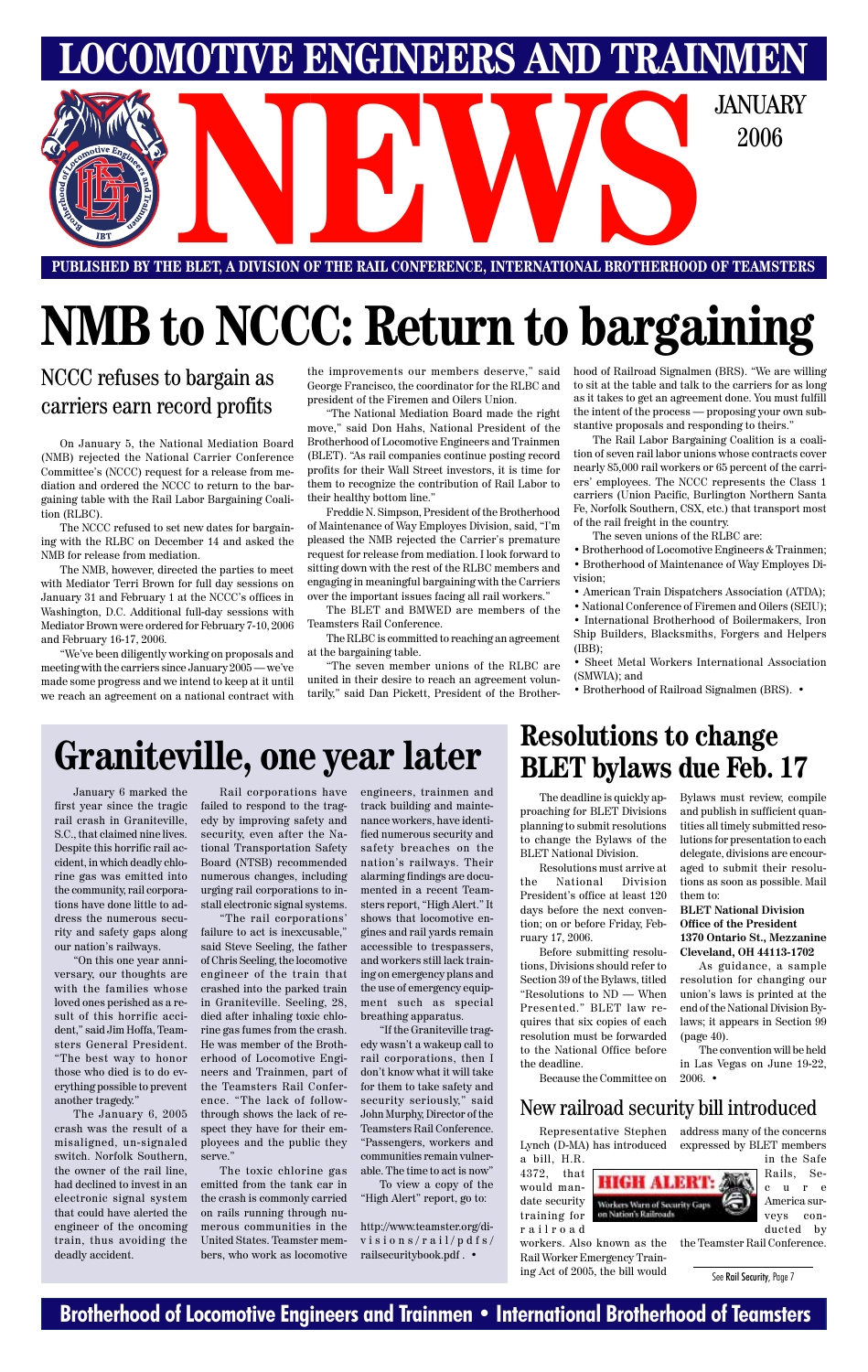## **2006 SCHOLARSHIP DIRECTORY**

• **BLET Division 269 (Jamaica,** Walter H. Nutter of Division 57. **Long Island, N.Y.)** offers two \$500 scholarships to the children of BLET members who are already enrolled in college. Participation is limited to members of Division 269 only.

Winners are picked at random at the division's Christmas party. For details, watch your Division 269 newsletter or contact Division President Doug Willox at (516) 932-7130.

• **Two \$250 scholarships are available to children of BLET members in Division 57 (Boston, Mass.).**

The scholarships are awarded to college-bound high school seniors, and will be awarded based on their score on a labor history exam, administered by the Massachusetts AFL-CIO, said

By taking the exam, students also become eligible for eight more scholarships through the Massachusetts AFL-CIO. While the Division 57 scholarship is limited to children of that division's members, the general Massachusetts AFL-CIO scholarship competition is open to children of all BLET members living in Massachusetts. Deadline for these scholarships is early December. The scholarship forms and the labor history exam study guide are available on the Division 57 website at: http://www.ble57.org . For further details, contact Brother Nutter at: 114 Bullard Road, Oakham, Mass., 01068, phone: (508) 259-9957, or: whnutter@yahoo.com. •

# BRCF sets March 1 deadline for Luther G. Smith scholarships

Compensation Fund (BR&CF) sponsors the Luther G. Smith Scholarship Program. Applications are available to the children, stepchildren and adopted children, age 27 and younger, of active BR&CF members who are in "Good and Regular Standing," as defined by the BR&CF Constitution.

The Brotherhood's Relief and vided to awardees for the period in which they would normally be expected to complete their degree, not to exceed four years.

Financial aid is provided to winners of the Luther G. Smith Scholarships for so long as they maintain full time continuous post-secondary education at an academic level of not less than 3.0 (4.0 scale), or the equivalent, until they achieve the degree level sought at the time of the initial scholarship award. Aid is pro-

http://www.ble-t.org/pr/pdf/ MWRCSFApplication05.pdf •

BR&CF President R.J. Myers reports that the deadline for receipt of applications and the required documentation is March 1, 2006.

If you have any questions, please contact Nita Saultz of the BR&CF at (800) 233-7080. For more details, you can visit the BR&CF website at www.brcf.org, or write:

> **Brotherhood's Relief & Compensation Fund 2150 Linglestown Road Harrisburg, PA 17110**

Thanks to the generosity and hard work of many people, including its Board of Directors, the Midwest Rail Craft Scholarship Foundation (MWRCSF) was able to help several children of railroaders from many crafts and union affiliations with their educational expenses during the current calendar school year.

The Foundation, founded in 2004, is led by a diverse Board of Directors representing several different railroads and labor unions.

"We felt that the support we had seen, especially in the Midwest, prompted us to ensure that the children of all railroad crafts and backgrounds be rewarded," said Greg Shy, President of MWRCSF. "We have become incorporated in Minnesota, Iowa, Nebraska, Illinois, Missouri, Oklahoma, Texas and Arkansas. Our objective is to concentrate the scholarship applicants geographically in correspondence to the enormous support we have had from railroad workers in these states.

"We also have enlisted the aid of railroad management and all labor from Midwest railroads to ensure that all crafts will be represented. This is a great opportunity for those railroad families in need of financial support for the higher education of their children."

### **BLET Division scholarships BRCF scholarships** DLCL DIVISION SCHOLARSHIPS<br>Division 269, Long Island, and Division 57, Boston, offer their members financial help

The vast majority of the monies acquired for these scholarships comes from annual golf tournaments, contributions and sponsorships. The Foundation sponsors an annual Kansas City Golf Tourney, which will be held this summer. In addition, a second tourney is normally held at another location later in the summer.

Please use the scholarship application on the BLET website. Fill it out electronically, print it, attach the proper signatures and mail it to the address provided. The deadline for receiving applications is normally in June.

The application form is on the BLET website at:

### Annual golf tournaments fund scholarship program for various rail crafts

James R. Hoffa became a Teamster member in 1934 and served as General President for 14 years, and, in recognition of his tireless service to the Union and its members, was honored as General President Emeritus for life. At the November 1999 General Executive Board meeting, General Secretary-Treasurer C. Thomas Keegel presented a resolution to establish the new scholarship fund.

The Teamsters website describes the James R. Hoffa Memorial Scholarship Fund and outlines eligibility requirements and application procedures. This information is available at: http://www.teamster.org.

The deadline for applications is March 31, 2006. One hundred scholarships will be awarded this program year. Applicants compete in one of the five geographic regions where the Teamster parent's local union is located.

Thirty-one of the awards total \$10,000 each. These four-year scholarships are disbursed at the rate of \$2,500 per year and are renewable annually. Sixty-nine of the awards are one-time \$1,000 grants.

These scholarships are disbursed to the college or university at the beginning of the recipient's freshman year.

Eligibility requirements and application procedures are the same for all awards. Recipients are selected by an impartial committee of university admissions and financial aid directors based on academic achievement, SAT/ACT scores, character, potential and financial need. We consider all applicants without regard to race, religion, gender, disability, or any other legally protected status.

#### **Guidelines**

The Scholarship Fund has established some guidelines to be used by students when deciding whether or not to apply to this program. Applicants should:

1. Rank in the top 15 percent of their high school class;

2. Have, or expect to have, excellent SAT or ACT scores; and

3. Demonstrate financial need.

Due to the highly competitive nature of the program and the large number of applicants, students should carefully consider these criteria before submitting an application.

After the BLET eligible student completes the application, it should be forwarded to: William C. Walpert, National Secretary-Treasurer, BLET, 1370 Ontario Street, Cleveland, OH 44113. The National Secretary-Treasurer's office will verify membership status and sign the application form. The completed form will then be sent directly to the James R. Hoffa Memorial Scholarship Fund for processing.

Additional information and application forms are available on the Teamsters website at: www.teamster.org, or by contacting the following:

**James R. Hoffa Memorial Scholarship Fund 25 Louisiana Avenue, NW Washington, DC 20001 Phone: (202) 624-8735 E-Mail: scholarship@teamster.org**

# **James R. Hoffa Memorial Scholarship Fund**

### Teamsters offer 31 awards that total \$10,000 and 69 \$1,000 grants to eligible students

# **Midwest Rail Craft Scholarship provides aid**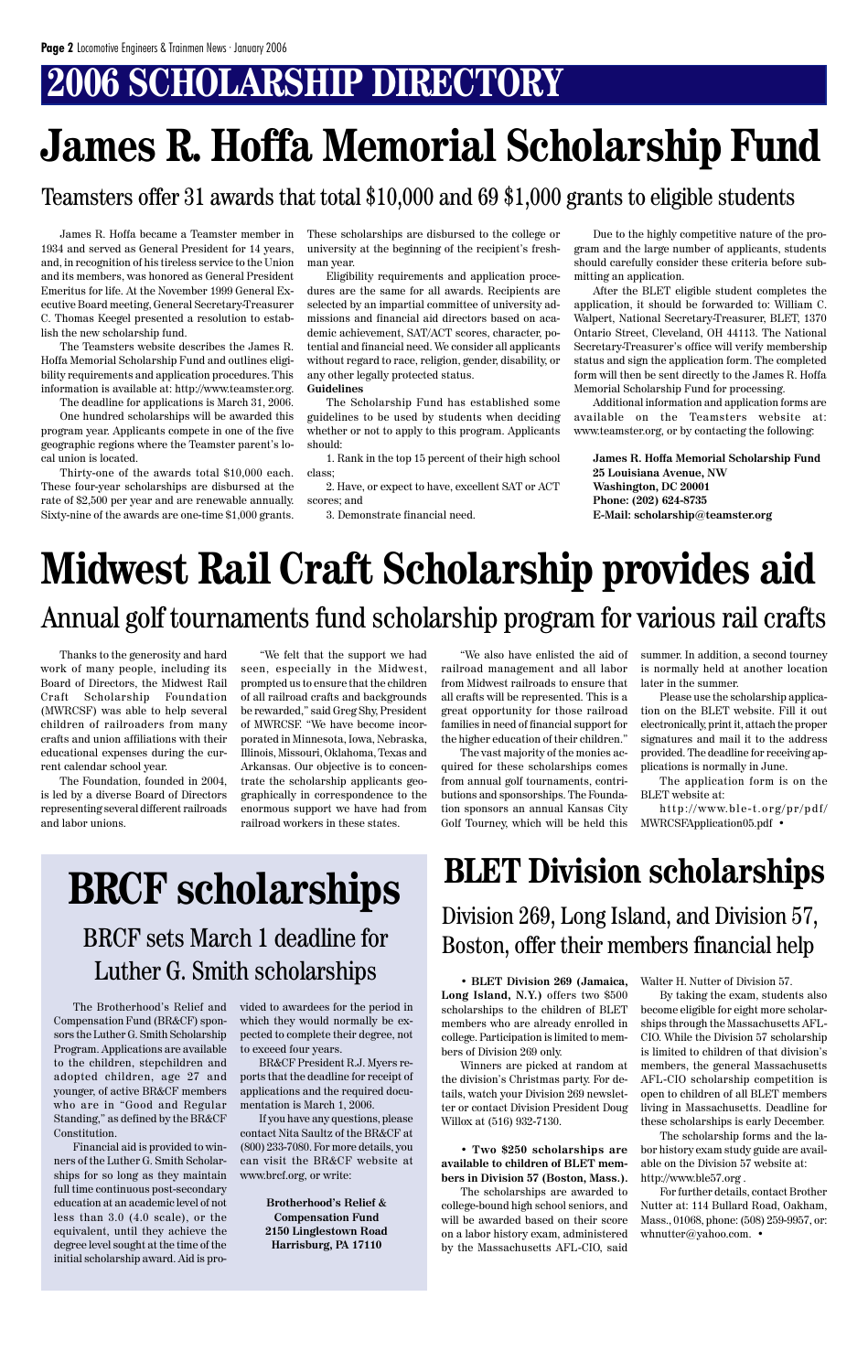## **2006 SCHOLARSHIP DIRECTORY**

**The Burlington Northern Santa Fe Foundation Scholarship Program** will begin accepting requests for applications January 1, 2006. The program will award 35 scholarships, \$2,500 each, for the 2006-2007 academic school year. The program is available to current high school seniors who are the dependent sons, daughters or stepchildren of full-time BNSF employees or retired, disabled or deceased employees of BNSF or its predecessor companies. Applicants must submit an application postmarked no later than April 1, 2006. A direct Web site link is available again this year so applicants can electronically fill out an application request. To obtain an application and descriptive brochure, please complete and return the application request form by March 1, 2006.

As in the past, you may request an application starting Jan. 1, 2006, by either mailing or faxing in the request.

The BLET's California State Legislative Board offers scholarships each year to a graduating senior who will attend college, trade or vocational school in the coming year.

The applicant's parent or guardian must be a BLET member in good standing and in a Division represented by the California State Legislative Board.

Last year, the Board offered a \$1,000 scholarship. Applications are available on the Board's website, http://www.calslb.com

The deadline for applications is May 1, 2006. All applications should be mailed to the CSLB home office address:

> **California State Legislative Board, BLET/IBT 610 Auburn Ravine Rd. Suite C Auburn, CA 95603**

### Scholarships for California members available from CSLB

## **BNSF, NS, CSX offer scholarships, financial assistance**

Now, you may also request an application or apply directly online by accessing the following website: http:// www.scholarshipadministrators.net and follow the instructions. You will be asked to use the access code "BNSF."

Or you can request information and an application by mail:

**Scholarship Program Administrators**

**P.O. Box 23737 Nashville, Tenn., 37202-3737 Phone: (615) 320-3149 ext. 106 Fax: (615) 523-7100**

**The Norfolk Southern Scholarship Program** gives eight four-year scholarships. National Merit Scholarship Corp. — an independent, nonprofit organization — administers the program. To compete for the scholarships, students must take the Preliminary Scholastic Aptitude Test/National Merit Scholarship Qualifying Test

(PSAT/NMSQT) during October of their junior year. Students should contact their principals or counselors to arrange to take the test. The deadline for completing the form is December 31.

Applications for the NS scholarships can be obtained by writing: **Norfolk Southern Vice President Human Resources Three Commercial Place Norfolk, Va. 23510-2191 Applications are also available by email: lisa.leblanc@nscorp.com**

**The CSX Scholarship Program** provides 120 scholarships of \$2,500 each to assist children of employees with undergraduate expenses at an accredited college or university. Scholarships are awarded for one year only, but recipients are encouraged to apply again for subsequent years. The deadline for applications is May 1.

To be eligible, a student must: have

at least one parent who has been an employee of CSX Corporation or an affiliate for a minimum of one year. (If the parent is retired, furloughed, or deceased, he or she must have been an employee for a minimum of 10 years); be under the age of 24 and unmarried; be attending or planning to attend an accredited college or university at the undergraduate level; and have a grade point average of 3.0 or above.

Winners will be selected on a purely mathematical basis using financial need as indicated by the Free Application for Federal Student Aid (FAFSA) Family Contribution (50%), SAT scores (25%), and grade point average (25%).

For an application form and a brochure explaining the program, contact: **CSX Corporation**

**Scholarship Service P. O. Box 5151 Richmond, VA 23220-8151**

SMA Scholarships SWCM Scholarships EUMA Scholarships

The Grand International Auxiliary (GIA) to the BLET offers \$1,000 scholarships annually to help the children of BLET and GIA members realize their goals in life.

There are two very strict guidelines that must be met in order to be eligible. First, the applicant must be a son or daughter of both a GIA and BLET member (living or deceased), with each being a member for two years.

Second, the applicant must be enrolled or accepted for enrollment in an accredited university, college, or school of higher learning.

The GIA also offers a joint scholarship program for children of members participating in the International Western Convention (IWC). This covers Divisions, Auxiliaries and Members-at-Large in the following states and provinces: Arizona, California, Colorado, Idaho, Montana, Nevada, New Mexico, Oregon, Utah, Washington, Wyoming, Alberta, British Columbia, Manitoba,

# **Applications due April 1 for GIA, joint GIA-IWC-EUMA scholarships**

Saskatchewan, and portions of northern Ontario (such as Thunder Bay and Sioux Lookout). Applicants for the GIA-IWC scholarship must have a parent participating in the IWC.

The GIA also administers a joint scholarship program for children of members participating in the Eastern Union Meeting Association (EUMA). This covers Divisions, Auxiliaries and Members-at-Large in the following states: Connecticut, Delaware, Illinois, Indiana, Maine, Maryland, Massachusetts, Michigan, New Hampshire, New Jersey, New York, Ohio, Pennsylvania, Vermont, Washington D.C., and West Virginia. Applicants for the GIA-EUMA scholarship must have a parent participating in the EUMA.

In order to continue to be eligible for the GIA-IWC-EUMA scholarship beyond the first quarter and/or semester, the recipient must maintain satisfactory academic status. If the applicant is a graduate student or returning to school as a sophomore, junior or senior, he or she must have a 3.0 grade point average or better to be considered. Finally, the applicant must have been accepted to an accredited school. Deadline for the GIA as well as the IWC-EUMA joint scholarships must be submitted by April 1, 2006. Late applications will not be considered.

GIA Scholarship application forms are available on the GIA website at: http://mywebpages.comcast.net/ mmgrotzinger.

In addition to the application form, the GIA website provides scholarship applicants with more detailed instructions on the application process. To submit an application, simply download, print and complete the forms.

Mail completed forms to: **Anita J. Caruso International Secretary 3341 S. 112th Street Omaha, NE 68144-4709 (402) 330-6348**

> The Eastern Union Meeting Association awards one \$2,000 Robert Pentland Memorial Scholarship and several other \$1,000 scholarships each year based on academic excellence and financial need. Only children of members (living or deceased) belonging to divisions participating in the EUMA are eligible to apply. Division must be square on the books for the child to qualify. States represented in EUMA are Connecticut, Delaware, Illinois, Indiana, Maine, Maryland, Massachusetts, Michigan, New Hampshire, New Jersey, New York, Ohio, Pennsylvania, Vermont, Washington D.C., and West Virgina.

> The 2006 EUMA is June 12-16 in Atlantic City, N.J. Send completed applications to:

**Gary J. Brink, EUMA Sec.-Treas. 12 Kellogg Ave. Port Jervis, NY 12771** Applications are on the BLET website at: http://www.ble-t.org/pr/pdf/eumasch.pdf

The Southeastern Meeting Association (SMA) Scholarship Committee annually awards the Geiger-Brendle Scholarships to children of active or retired BLET members whose divisions participate in SMA.

Check with your division secretary-treasurer to ensure your division participates. In general, the SMA includes divisions located in states east of the Mississippi River, and south of the Ohio River and the Mason-Dixon Line.

The SMA scholarship application deadline varies from year to year.

Winners are usually selected at the SMA's annual business meeting held during the convention, which will be June 4-9, 2006.

For an application, see your division officers or write:

**Ronald L. Perkins SMA Sec.-Treas. 2812 East Point Drive Chesapeake, VA 23321**

The Southwestern Convention Meeting (SWCM) awards approximately two dozen scholarships annually based on academic achievement and financial need.

Applicants must be the child of an active, retired or deceased BLET member whose division belongs to the Southwestern Convention Meeting. Applicants must be accepted for admission to an accredited college, university or institution of higher learning. Only divisions belonging to the SWCM are eligible.

SWCM application forms can be filled out on your computer screen with the interactive PDF form available on the BLET website. Deadline is July 1, 2006. Divisions must have paid their annual SWCM convention dues for applicants from their Division to be eligible.

#### **Instructions:**

http://www.ble-t.org/pr/swcmsch.asp **Interactive PDF application form:** http://www.ble-t.org/pdf/swcmapp.pdf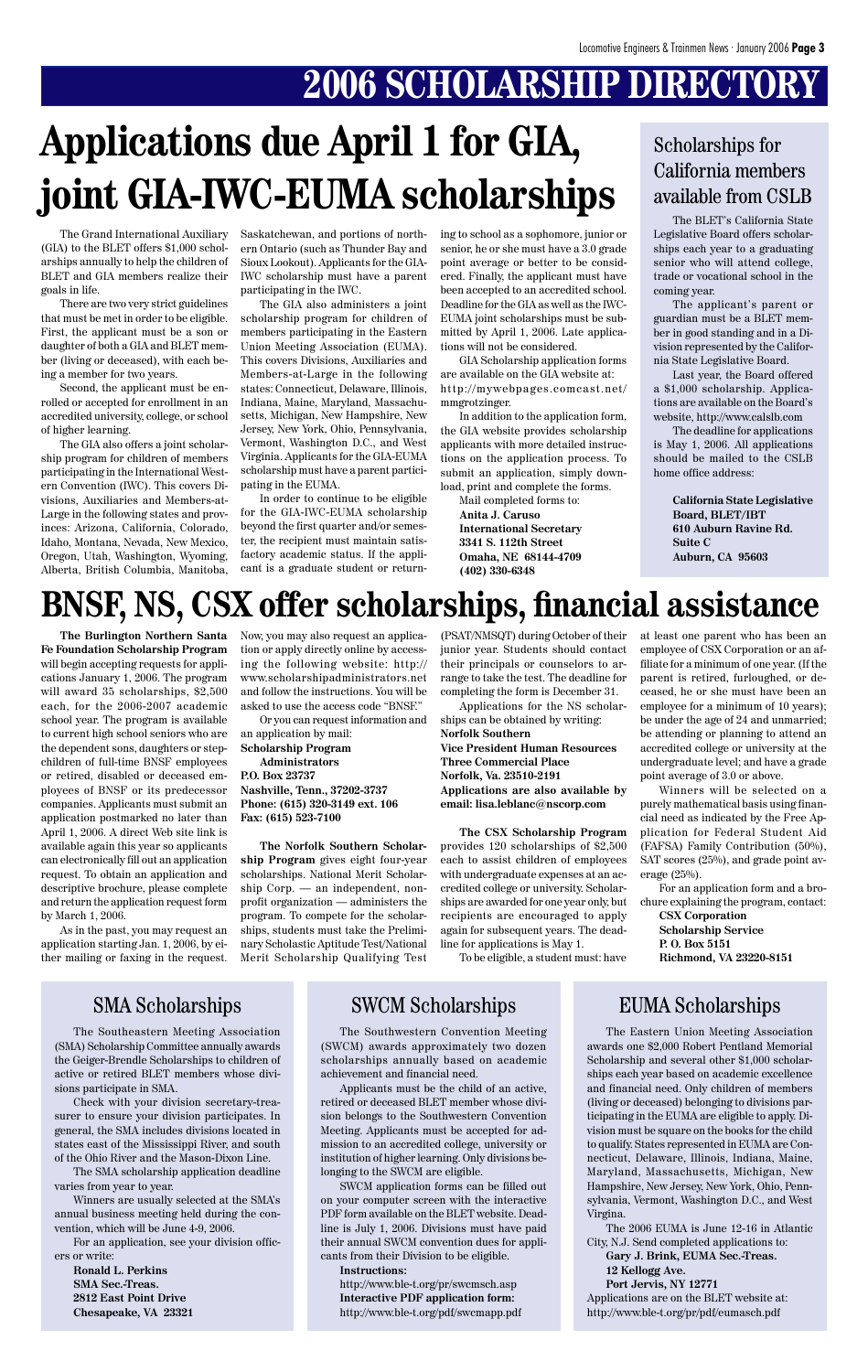## **BLET NEWS**

| TABLE I - LOCOMOTIVE ENGINEERS - PASSENGER SERVICE<br>Effective January 1, 2006                                                                                                                                                                                                                                                                                                                                                                                                                                                                                                                                                                                                                                                                                                                                                                                                                                                                        |                                                                                                                                                                                                                                                                                                                    |                                                                                                                                                                                                                                                                      |                                                                                                                                                                                                                                                                                                        |                                                                                                                                                                                                                                                                               |  |  |  |  |
|--------------------------------------------------------------------------------------------------------------------------------------------------------------------------------------------------------------------------------------------------------------------------------------------------------------------------------------------------------------------------------------------------------------------------------------------------------------------------------------------------------------------------------------------------------------------------------------------------------------------------------------------------------------------------------------------------------------------------------------------------------------------------------------------------------------------------------------------------------------------------------------------------------------------------------------------------------|--------------------------------------------------------------------------------------------------------------------------------------------------------------------------------------------------------------------------------------------------------------------------------------------------------------------|----------------------------------------------------------------------------------------------------------------------------------------------------------------------------------------------------------------------------------------------------------------------|--------------------------------------------------------------------------------------------------------------------------------------------------------------------------------------------------------------------------------------------------------------------------------------------------------|-------------------------------------------------------------------------------------------------------------------------------------------------------------------------------------------------------------------------------------------------------------------------------|--|--|--|--|
| STANDARD RATES OF PAY                                                                                                                                                                                                                                                                                                                                                                                                                                                                                                                                                                                                                                                                                                                                                                                                                                                                                                                                  |                                                                                                                                                                                                                                                                                                                    |                                                                                                                                                                                                                                                                      |                                                                                                                                                                                                                                                                                                        |                                                                                                                                                                                                                                                                               |  |  |  |  |
| <b>WEIGHT ON DRIVERS</b>                                                                                                                                                                                                                                                                                                                                                                                                                                                                                                                                                                                                                                                                                                                                                                                                                                                                                                                               |                                                                                                                                                                                                                                                                                                                    |                                                                                                                                                                                                                                                                      | Mileage                                                                                                                                                                                                                                                                                                | Hourly                                                                                                                                                                                                                                                                        |  |  |  |  |
| (Pounds)                                                                                                                                                                                                                                                                                                                                                                                                                                                                                                                                                                                                                                                                                                                                                                                                                                                                                                                                               | Daily                                                                                                                                                                                                                                                                                                              | Regular                                                                                                                                                                                                                                                              | Under<br>Art. VIII                                                                                                                                                                                                                                                                                     | Straight<br>Time                                                                                                                                                                                                                                                              |  |  |  |  |
| less than<br>80,000<br>80,000 and less than<br>100,000<br>140,000<br>100,000 and less than<br>170,000<br>140,000 and less than<br>$170,\!000$ and less than<br>200,000<br>200,000 and less than<br>250,000<br>300,000<br>250,000 and less than<br>300,000 and less than<br>350,000<br>350,000 and less than<br>400,000<br>400,000 and less than<br>450,000<br>450,000 and less than<br>500,000<br>500,000 and less than<br>550,000<br>550,000 and less than<br>600,000<br>600,000 and less than<br>650,000<br>650,000 and less than<br>700,000<br>700,000 and less than<br>750,000<br>750,000 and less than<br>800,000<br>800,000 and less than<br>850,000<br>850,000 and less than<br>900,000<br>900,000 and less than 950,000<br>950,000 and less than 1,000,000<br>$1,000,000$ pounds and over:<br>For each additional 50,000<br>pounds or fraction thereof add:<br>MOTOR AND ELECTRIC CARS<br>In multiple or single unit<br>Daily Earnings Minimun | \$158.32<br>\$158.32<br>\$158.41<br>\$158.49<br>\$158.58<br>\$158.67<br>\$158.75<br>\$158.84<br>\$158.92<br>\$159.01<br>\$159.10<br>\$159.18<br>\$159.27<br>\$159.35<br>\$159.44<br>\$159.52<br>\$159.61<br>\$159.69<br>\$159.78<br>\$159.86<br>\$159.95<br>\$.08 and \$.09<br>Alternately<br>\$159.28<br>\$159.84 | \$1.1999<br>\$1.1999<br>\$1.2008<br>\$1.2016<br>\$1.2025<br>\$1.2034<br>\$1.2042<br>\$1.2051<br>\$1.2059<br>\$1.2068<br>\$1.2077<br>\$1.2085<br>\$1.2094<br>\$1.2102<br>\$1.2111<br>\$1.2119<br>\$1.2128<br>\$1.2136<br>\$1.2145<br>\$1.2153<br>\$1.2162<br>\$1.2248 | \$1.2320<br>\$1.2320<br>\$1.2329<br>\$1.2337<br>\$1.2346<br>\$1.2355<br>\$1.2363<br>\$1.2372<br>\$1.2380<br>\$1.2389<br>\$1.2398<br>\$1.2406<br>\$1.2415<br>\$1.2423<br>\$1.2432<br>\$1.2440<br>\$1.2449<br>\$1.2457<br>\$1.2466<br>\$1.2474<br>\$1.2483<br>\$.08 and \$.09<br>Alternately<br>\$1.3153 | \$19.7897<br>\$19.7897<br>\$19.8010<br>\$19.8110<br>\$19.8222<br>\$19.8335<br>\$19.8435<br>\$19.8547<br>\$19.8647<br>\$19.8760<br>\$19.8872<br>\$19.8972<br>\$19,9085<br>\$19.9185<br>\$19.9297<br>\$19.9397<br>\$19.9510<br>\$19.9610<br>\$19.9722<br>\$19.9822<br>\$19.9935 |  |  |  |  |
|                                                                                                                                                                                                                                                                                                                                                                                                                                                                                                                                                                                                                                                                                                                                                                                                                                                                                                                                                        |                                                                                                                                                                                                                                                                                                                    |                                                                                                                                                                                                                                                                      |                                                                                                                                                                                                                                                                                                        |                                                                                                                                                                                                                                                                               |  |  |  |  |

| TABLE II — LOCOMOTIVE ENGINEERS<br>THROUGH FREIGHT SERVICE — WITH A FIREMAN (HELPER)                                                                                                                                                                                                                                                                                                                                                                                                                                                                                                                                                                                                                                                                                                                                                                                                                                                                                                                                                                                                                                                                                                                                                                                                                                                                                             |                                                                                                                                                                                                                                                                                                                                                                                                                                                          |                                                                                                                                                                                                                                                                                                                                                                                                                                                          |                                                                                                                                                                                                                                                                                                                                                                                                                                                          |                                                                                                                                                                                                                                                                                                                                                                                                                                                                                               |                                                                                                                                                                                                                                                                                                                                                                                                                                                                                               |  |  |  |
|----------------------------------------------------------------------------------------------------------------------------------------------------------------------------------------------------------------------------------------------------------------------------------------------------------------------------------------------------------------------------------------------------------------------------------------------------------------------------------------------------------------------------------------------------------------------------------------------------------------------------------------------------------------------------------------------------------------------------------------------------------------------------------------------------------------------------------------------------------------------------------------------------------------------------------------------------------------------------------------------------------------------------------------------------------------------------------------------------------------------------------------------------------------------------------------------------------------------------------------------------------------------------------------------------------------------------------------------------------------------------------|----------------------------------------------------------------------------------------------------------------------------------------------------------------------------------------------------------------------------------------------------------------------------------------------------------------------------------------------------------------------------------------------------------------------------------------------------------|----------------------------------------------------------------------------------------------------------------------------------------------------------------------------------------------------------------------------------------------------------------------------------------------------------------------------------------------------------------------------------------------------------------------------------------------------------|----------------------------------------------------------------------------------------------------------------------------------------------------------------------------------------------------------------------------------------------------------------------------------------------------------------------------------------------------------------------------------------------------------------------------------------------------------|-----------------------------------------------------------------------------------------------------------------------------------------------------------------------------------------------------------------------------------------------------------------------------------------------------------------------------------------------------------------------------------------------------------------------------------------------------------------------------------------------|-----------------------------------------------------------------------------------------------------------------------------------------------------------------------------------------------------------------------------------------------------------------------------------------------------------------------------------------------------------------------------------------------------------------------------------------------------------------------------------------------|--|--|--|
|                                                                                                                                                                                                                                                                                                                                                                                                                                                                                                                                                                                                                                                                                                                                                                                                                                                                                                                                                                                                                                                                                                                                                                                                                                                                                                                                                                                  | Effective January 1, 2006<br>STANDARD RATES OF PAY                                                                                                                                                                                                                                                                                                                                                                                                       |                                                                                                                                                                                                                                                                                                                                                                                                                                                          |                                                                                                                                                                                                                                                                                                                                                                                                                                                          |                                                                                                                                                                                                                                                                                                                                                                                                                                                                                               |                                                                                                                                                                                                                                                                                                                                                                                                                                                                                               |  |  |  |
| <b>WEIGHT ON DRIVERS</b>                                                                                                                                                                                                                                                                                                                                                                                                                                                                                                                                                                                                                                                                                                                                                                                                                                                                                                                                                                                                                                                                                                                                                                                                                                                                                                                                                         |                                                                                                                                                                                                                                                                                                                                                                                                                                                          |                                                                                                                                                                                                                                                                                                                                                                                                                                                          | Mileage                                                                                                                                                                                                                                                                                                                                                                                                                                                  | Hourly                                                                                                                                                                                                                                                                                                                                                                                                                                                                                        |                                                                                                                                                                                                                                                                                                                                                                                                                                                                                               |  |  |  |
| (Pounds)                                                                                                                                                                                                                                                                                                                                                                                                                                                                                                                                                                                                                                                                                                                                                                                                                                                                                                                                                                                                                                                                                                                                                                                                                                                                                                                                                                         | Daily                                                                                                                                                                                                                                                                                                                                                                                                                                                    | Regular                                                                                                                                                                                                                                                                                                                                                                                                                                                  | Under<br>Art. VIII                                                                                                                                                                                                                                                                                                                                                                                                                                       | Straight<br>Time                                                                                                                                                                                                                                                                                                                                                                                                                                                                              | Over<br>Time                                                                                                                                                                                                                                                                                                                                                                                                                                                                                  |  |  |  |
| less than<br>140,000<br>200,000<br>140,000 and less than<br>200,000 and less than<br>250,000<br>300,000<br>250,000 and less than<br>300,000 and less than<br>350,000<br>350,000 and less than<br>400,000<br>400,000 and less than<br>450,000<br>450,000 and less than<br>500,000<br>500,000 and less than<br>550,000<br>550,000 and less than<br>600,000<br>600,000 and less than<br>650,000<br>650,000 and less than<br>700,000<br>700,000 and less than<br>750,000<br>750,000 and less than<br>800,000<br>800,000 and less than<br>850,000<br>850,000 and less than 900,000<br>900,000 and less than 950,000<br>950,000 and less than 1,000,000<br>1,000,000 and less than 1,050,000<br>1,050,000 and less than 1,100,000<br>1,100,000 and less than 1,150,000<br>1,150,000 and less than 1,200,000<br>1,200,000 and less than 1,250,000<br>1,250,000 and less than 1,300,000<br>1,300,000 and less than 1,350,000<br>1,350,000 and less than 1,400,000<br>1,400,000 and less than 1,450,000<br>1,450,000 and less than 1,500,000<br>1,500,000 and less than 1,550,000<br>1,550,000 and less than 1,600,000<br>1,600,000 and less than 1,650,000<br>1,650,000 and less than 1,700,000<br>1,700,000 and less than 1,750,000<br>1,750,000 and less than 1,800,000<br>1,800,000 and less than 1,850,000<br>1,850,000 and less than 1,900,000<br>1,900,000 and less than 1,950,000 | \$170.61<br>\$171.04<br>\$171.21<br>\$171.36<br>\$171.51<br>\$171.72<br>\$171.93<br>\$172.14<br>\$172.35<br>\$172.53<br>\$172.71<br>\$172.89<br>\$173.07<br>\$173.25<br>\$173.43<br>\$173.61<br>\$173.79<br>\$173.97<br>\$174.15<br>\$174.33<br>\$174.51<br>\$174.69<br>\$174.87<br>\$175.05<br>\$175.23<br>\$175.41<br>\$175.59<br>\$175.77<br>\$175.95<br>\$176.13<br>\$176.31<br>\$176.49<br>\$176.67<br>\$176.85<br>\$177.03<br>\$177.21<br>\$177.39 | \$1.3137<br>\$1.3180<br>\$1.3197<br>\$1.3212<br>\$1.3227<br>\$1.3248<br>\$1.3269<br>\$1.3290<br>\$1.3311<br>\$1.3329<br>\$1.3347<br>\$1.3365<br>\$1.3383<br>\$1.3401<br>\$1.3419<br>\$1.3437<br>\$1.3455<br>\$1.3473<br>\$1.3491<br>\$1.3509<br>\$1.3527<br>\$1.3545<br>\$1.3563<br>\$1.3581<br>\$1.3599<br>\$1.3617<br>\$1.3635<br>\$1.3653<br>\$1.3671<br>\$1.3689<br>\$1.3707<br>\$1.3725<br>\$1.3743<br>\$1.3761<br>\$1.3779<br>\$1.3797<br>\$1.3815 | \$1.3363<br>\$1.3406<br>\$1.3423<br>\$1.3438<br>\$1.3453<br>\$1.3474<br>\$1.3495<br>\$1.3516<br>\$1.3537<br>\$1.3555<br>\$1.3573<br>\$1.3591<br>\$1.3609<br>\$1.3627<br>\$1.3645<br>\$1.3663<br>\$1.3681<br>\$1.3699<br>\$1.3717<br>\$1,3735<br>\$1.3753<br>\$1.3771<br>\$1.3789<br>\$1.3807<br>\$1.3825<br>\$1.3843<br>\$1.3861<br>\$1.3879<br>\$1.3897<br>\$1.3915<br>\$1.3933<br>\$1.3951<br>\$1.3969<br>\$1.3987<br>\$1.4005<br>\$1.4023<br>\$1.4041 | \$21.3258<br>\$21.3795<br>\$21.4008<br>\$21.4195<br>\$21.4383<br>\$21.4645<br>\$21.4908<br>\$21.5170<br>\$21.5433<br>\$21.5658<br>\$21.5883<br>\$21.6108<br>\$21.6333<br>\$21.6558<br>\$21.6783<br>\$21.7008<br>\$21.7233<br>\$21.7458<br>\$21.7683<br>\$21.7908<br>\$21.8133<br>\$21.8358<br>\$21.8583<br>\$21.8808<br>\$21.9033<br>\$21.9258<br>\$21.9483<br>\$21.9708<br>\$21.9933<br>\$22.0158<br>\$22.0383<br>\$22.0608<br>\$22.0833<br>\$22.1058<br>\$22.1283<br>\$22.1508<br>\$22.1733 | \$31.9886<br>\$32,0693<br>\$32.1011<br>\$32.1293<br>\$32.1574<br>\$32.1968<br>\$32.2361<br>\$32,2755<br>\$32.3149<br>\$32.3486<br>\$32.3824<br>\$32.4161<br>\$32.4499<br>\$32.4836<br>\$32.5174<br>\$32.5511<br>\$32.5849<br>\$32.6186<br>\$32.6524<br>\$32.6861<br>\$32.7199<br>\$32.7536<br>\$32.7874<br>\$32.8211<br>\$32.8549<br>\$32.8886<br>\$32.9224<br>\$32.9561<br>\$32.9899<br>\$33.0236<br>\$33.0574<br>\$33.0911<br>\$33.1249<br>\$33.1586<br>\$33.1924<br>\$33.2261<br>\$33.2599 |  |  |  |
| 1,950,000 and less than 2,000,000<br>2,000,000 pounds and over:<br>For each additional 50,000<br>pounds or fraction thereof add:                                                                                                                                                                                                                                                                                                                                                                                                                                                                                                                                                                                                                                                                                                                                                                                                                                                                                                                                                                                                                                                                                                                                                                                                                                                 | \$177.57<br>\$.18                                                                                                                                                                                                                                                                                                                                                                                                                                        | \$1.3833<br>\$.18                                                                                                                                                                                                                                                                                                                                                                                                                                        | \$1.4059<br>\$.18                                                                                                                                                                                                                                                                                                                                                                                                                                        | \$22.1958                                                                                                                                                                                                                                                                                                                                                                                                                                                                                     | \$33.2936                                                                                                                                                                                                                                                                                                                                                                                                                                                                                     |  |  |  |

| TABLE III - LOCOMOTIVE ENGINEERS<br>THROUGH FREIGHT SERVICE — WITHOUT A FIREMAN (HELPER) — \$4.00                                                                                                                          | Effective January 1, 2006<br>STANDARD RATES OF PAY                   |                                                                      |                                                                      |                                                                              |                                                                            | <b>TABLE IV - LOCOMOTIVE ENGINEERS</b><br>THROUGH FREIGHT SERVICE — WITHOUT A FIREMAN (HELPER) — \$6.00<br>Effective January 1, 2006<br>STANDARD RATES OF PAY |                                                                                                                                                                                                                            |                                                                      |                                                                      |                                                                      |                                                                            |                                                                            |
|----------------------------------------------------------------------------------------------------------------------------------------------------------------------------------------------------------------------------|----------------------------------------------------------------------|----------------------------------------------------------------------|----------------------------------------------------------------------|------------------------------------------------------------------------------|----------------------------------------------------------------------------|---------------------------------------------------------------------------------------------------------------------------------------------------------------|----------------------------------------------------------------------------------------------------------------------------------------------------------------------------------------------------------------------------|----------------------------------------------------------------------|----------------------------------------------------------------------|----------------------------------------------------------------------|----------------------------------------------------------------------------|----------------------------------------------------------------------------|
| WEIGHT ON DRIVERS                                                                                                                                                                                                          |                                                                      |                                                                      | Mileage                                                              | Hourly                                                                       |                                                                            |                                                                                                                                                               | <b>WEIGHT ON DRIVERS</b>                                                                                                                                                                                                   |                                                                      | Mileage                                                              |                                                                      | Hourly                                                                     |                                                                            |
| (Pounds)                                                                                                                                                                                                                   | Daily                                                                | Regular                                                              | Under<br>Art. VIII                                                   | Straight<br>Time                                                             | Over<br>Time                                                               |                                                                                                                                                               | (Pounds)                                                                                                                                                                                                                   | Daily                                                                | Regular                                                              | Under<br>Art. VIII                                                   | Straight<br>Time                                                           | Over<br>Time                                                               |
| less than $140,000$<br>140,000 and less than 200,000<br>200,000 and less than 250,000<br>250,000 and less than 300,000<br>300,000 and less than 350,000                                                                    | \$174.61<br>\$175.04<br>\$175.21<br>\$175.36<br>\$175.51             | \$1.3537<br>\$1.3580<br>\$1.3597<br>\$1.3612<br>\$1.3627             | \$1.4513<br>\$1.4556<br>\$1.4573<br>\$1.4588<br>\$1.4603             | \$21.8258<br>\$21.8795<br>$$21.9008 \mid $32.8511$<br>\$21.9195<br>\$21.9383 | \$32.7386<br>\$32.8193<br>\$32.8793<br>\$32.9074                           |                                                                                                                                                               | less than $140,000$<br>140,000 and less than<br>200,000<br>200,000 and less than 250,000<br>250,000 and less than 300,000<br>300,000 and less than 350,000                                                                 | \$176.61<br>\$177.04<br>\$177.21<br>\$177.36<br>\$177.51             | \$1.3616<br>\$1.3676<br>\$1.3691<br>\$1.3706<br>\$1.3727             | \$1.4713<br>\$1.4756<br>\$1.4773<br>\$1.4788<br>\$1.4803             | \$22.0758<br>\$22.1295<br>\$22.1508<br>\$22.1695<br>\$22.1883              | \$33.1136<br>\$33.1943<br>\$33.2261<br>\$33.2543<br>\$33.2824              |
| 350,000 and less than 400,000<br>400,000 and less than 450,000<br>450,000 and less than 500,000<br>500,000 and less than 550,000<br>550,000 and less than<br>600.000                                                       | \$175.72<br>\$175.93<br>\$176.14<br>\$176.35<br>\$176.53             | \$1.3648<br>\$1.3669<br>\$1.3690<br>\$1.3711<br>\$1.3729             | \$1.4624<br>\$1.4645<br>\$1.4666<br>\$1.4687<br>\$1.4705             | \$21.9645<br>\$21.9908<br>\$22.0170<br>\$22.0433<br>\$22.0658                | \$32.9468<br>\$32.9861<br>\$33.0255<br>\$33.0649<br>\$33.0986              |                                                                                                                                                               | 350,000 and less than 400,000<br>400,000 and less than 450,000<br>450,000 and less than 500,000<br>500,000 and less than 550,000<br>550,000 and less than 600,000                                                          | \$177.72<br>\$177.93<br>\$178.14<br>\$178.35<br>\$178.53             | \$1.3748<br>\$1.3769<br>\$1.3790<br>\$1.3808<br>\$1.3826             | \$1.4824<br>\$1.4845<br>\$1.4866<br>\$1.4887<br>\$1.4905             | \$22.2145<br>\$22.2408<br>\$22,2670<br>\$22.2933<br>\$22.3158              | \$33.3218<br>\$33.3611<br>\$33.4005<br>\$33.4399<br>\$33.4736              |
| 600,000 and less than 650,000<br>700,000<br>650,000 and less than<br>700,000 and less than 750,000<br>750,000 and less than 800,000                                                                                        | \$176.71<br>\$176.89<br>\$177.07<br>\$177.25                         | \$1.3747<br>\$1.3765<br>\$1.3783<br>\$1.3801                         | \$1.4723<br>\$1.4741<br>\$1.4759<br>\$1.4777                         | \$22.0883<br>\$22.1108<br>\$22.1333                                          | \$33.1324<br>\$33.1661<br>\$33.1999<br>\$22.1558 \$33.2336                 |                                                                                                                                                               | 600,000 and less than 650,000<br>650,000 and less than 700,000<br>700,000 and less than 750,000<br>750,000 and less than 800,000                                                                                           | \$178.71<br>\$178.89<br>\$179.07<br>\$179.25                         | \$1.3844<br>\$1.3862<br>\$1.3880<br>\$1.3898                         | \$1.4923<br>\$1.4941<br>\$1.4959<br>\$1.4977                         | \$22.3383<br>\$22.3608<br>\$22.3833<br>\$22.4058                           | \$33.5074<br>\$33.5411<br>\$33.5749<br>\$33.6086                           |
| 800,000 and less than 850,000<br>850,000 and less than 900,000<br>900,000 and less than 950,000<br>950,000 and less than 1,000,000                                                                                         | \$177.43<br>\$177.61<br>\$177.79<br>\$177.97                         | \$1.3819<br>\$1.3837<br>\$1.3855<br>\$1.3873                         | \$1.4795<br>\$1.4813<br>\$1.4831<br>\$1.4849                         | \$22.1783<br>\$22.2008<br>\$22.2233<br>\$22.2458                             | \$33.2674<br>\$33.3011<br>\$33.3349<br>\$33.3686                           |                                                                                                                                                               | 800,000 and less than 850,000<br>850,000 and less than 900,000<br>900,000 and less than 950,000<br>950,000 and less than 1,000,000                                                                                         | \$179.43<br>\$179.61<br>\$179.79<br>\$179.97                         | \$1.3916<br>\$1.3934<br>\$1.3952<br>\$1.3970                         | \$1.4995<br>\$1.5013<br>\$1.5031<br>\$1.5049                         | \$22.4283<br>\$22.4508<br>\$22.4733<br>\$22.4958                           | \$33.6424<br>\$33.6761<br>\$33.7099<br>\$33.7436                           |
| 1,000,000 and less than 1,050,000<br>1,050,000 and less than 1,100,000<br>1,100,000 and less than 1,150,000<br>1,150,000 and less than 1,200,000<br>1,200,000 and less than 1,250,000                                      | \$178.15<br>\$178.33<br>\$178.51<br>\$178.69<br>\$178.87             | \$1.3891<br>\$1.3909<br>\$1.3927<br>\$1.3945<br>\$1.3963             | \$1.4867<br>\$1.4885<br>\$1.4903<br>\$1.4921<br>\$1.4939             | \$22.2683<br>\$22.2908<br>\$22.3133<br>\$22.3358<br>\$22.3583                | \$33.4024<br>\$33.4361<br>\$33.4699<br>\$33.5036<br>\$33.5374              |                                                                                                                                                               | 1,000,000 and less than 1,050,000<br>1,050,000 and less than 1,100,000<br>1,100,000 and less than 1,150,000<br>1,150,000 and less than $1,200,000$<br>1,200,000 and less than 1,250,000                                    | \$180.15<br>\$180.33<br>\$180.51<br>\$180.69<br>\$180.87             | \$1.3988<br>\$1.4006<br>\$1.4024<br>\$1.4042<br>\$1.4060             | \$1.5067<br>\$1.5085<br>\$1.5103<br>\$1.5121<br>\$1.5139             | \$22.5183<br>\$22.5408<br>\$22.5633<br>\$22.5858<br>\$22.6083              | \$33.7774<br>$ $ \$33.8111<br>\$33.8449<br>\$33.8786<br>\$33.9124          |
| 1,250,000 and less than 1,300,000<br>1,300,000 and less than 1,350,000<br>$1,\!350,\!000$ and less than $1,\!400,\!000$<br>1,400,000 and less than 1,450,000<br>1,450,000 and less than 1,500,000                          | \$179.05<br>\$179.23<br>\$179.41<br>\$179.59<br>\$179.77             | \$1.3981<br>\$1.3999<br>\$1.4017<br>\$1.4035<br>\$1.4053             | \$1.4957<br>\$1.4975<br>\$1.4993<br>\$1.5011<br>\$1.5029             | \$22.3808<br>\$22.4033<br>\$22.4258<br>\$22.4483<br>\$22.4708                | \$33.5711<br>\$33.6049<br>\$33.6386<br>\$33.6724<br>\$33.7061              |                                                                                                                                                               | 1,250,000 and less than 1,300,000<br>1,300,000 and less than 1,350,000<br>1,350,000 and less than 1,400,000<br>1,400,000 and less than 1,450,000<br>1,450,000 and less than 1,500,000                                      | \$181.05<br>\$181.23<br>\$181.41<br>\$181.59<br>\$181.77             | \$1.4078<br>\$1.4096<br>\$1.4114<br>\$1.4132<br>\$1.4148             | \$1.5157<br>\$1.5175<br>\$1.5193<br>\$1.5211<br>\$1.5229             | \$22.6308<br>\$22.6533<br>\$22.6758<br>\$22.6983<br>\$22.7208              | \$33.9461<br>\$33.9799<br>\$34.0136<br>\$34.0474<br>\$34.0811              |
| 1,500,000 and less than 1,550,000<br>1,550,000 and less than 1,600,000<br>1,600,000 and less than 1,650,000<br>1,650,000 and less than 1,700,000                                                                           | \$179.95<br>\$180.13<br>\$180.31<br>\$180.49                         | \$1.4071<br>\$1.4089<br>\$1.4107<br>\$1.4125                         | \$1.5047<br>\$1.5065<br>\$1.5083<br>\$1.5101                         | \$22.4933<br>\$22.5158<br>\$22.5383<br>\$22.5608                             | \$33.7399<br>\$33.7736<br>\$33,8074<br>\$33.8411                           |                                                                                                                                                               | 1,500,000 and less than 1,550,000<br>1,550,000 and less than 1,600,000<br>1,600,000 and less than 1,650,000<br>1,650,000 and less than 1,700,000                                                                           | \$181.95<br>\$182.13<br>\$182.31<br>\$182.49                         | \$1.4168<br>\$1.4186<br>\$1.4204<br>\$1.4222                         | \$1.5247<br>\$1.5265<br>\$1.5283<br>\$1.5301                         | \$22.7433<br>\$22.7658<br>\$22.7883<br>\$22.8108                           | \$34.1149<br>\$34.1486<br>\$34.1824<br>\$34.2161                           |
| 1,700,000 and less than 1,750,000<br>1,750,000 and less than 1,800,000<br>1,800,000 and less than 1,850,000<br>1.850,000 and less than 1.900,000<br>1,900,000 and less than 1,950,000<br>1,950,000 and less than 2,000,000 | \$180.67<br>\$180.85<br>\$181.03<br>\$181.21<br>\$181.39<br>\$181.57 | \$1.4143<br>\$1.4161<br>\$1.4179<br>\$1.4197<br>\$1.4215<br>\$1.4233 | \$1.5119<br>\$1.5137<br>\$1.5155<br>\$1.5173<br>\$1.5191<br>\$1.5209 | \$22.5833<br>\$22.6058<br>\$22.6283<br>\$22.6508<br>\$22.6733<br>\$22.6958   | \$33.8749<br>\$33.9086<br>\$33.9424<br>\$33.9761<br>\$34.0099<br>\$34.0436 |                                                                                                                                                               | 1,700,000 and less than 1,750,000<br>1,750,000 and less than 1,800,000<br>1,800,000 and less than 1,850,000<br>1.850,000 and less than 1.900,000<br>1,900,000 and less than 1,950,000<br>1,950,000 and less than 2,000,000 | \$182.67<br>\$182.85<br>\$183.03<br>\$183.21<br>\$183.39<br>\$183.57 | \$1.4240<br>\$1.4258<br>\$1.4276<br>\$1.4294<br>\$1.4312<br>\$1.4328 | \$1.5319<br>\$1.5337<br>\$1.5355<br>\$1.5373<br>\$1.5391<br>\$1.5161 | \$22.8333<br>\$22.8558<br>\$22.8783<br>\$22.9008<br>\$22.9233<br>\$22.9458 | \$34.2499<br>\$34.2836<br>\$34.3174<br>\$34.3511<br>\$34.3849<br>\$34.4186 |
| $2,000,000$ pounds and over:<br>For each additional 50,000<br>pounds or fraction thereof add:                                                                                                                              | \$.18                                                                | \$.18                                                                | \$.18                                                                |                                                                              |                                                                            |                                                                                                                                                               | $2,000,000$ pounds and over:<br>For each additional 50,000<br>pounds or fraction thereof add:                                                                                                                              | \$.18                                                                | \$.18                                                                | \$.18                                                                |                                                                            |                                                                            |

| THROUGH FREIGHT SERVICE — WITHOUT A FIREMAN (HELPER) — \$4.00                                                                                                                                                                                              | Effective January 1, 2006<br>STANDARD RATES OF PAY                                           |                                                                                              |                                                                                              |                                                                                                      |                                                                                                      | THROUGH FREIGHT SERVICE — WITHOUT A FIREMAN (HELPER) — \$6.00<br>Effective January 1, 2006<br>STANDARD RATES OF PAY |                                                                                                                                                                                                                                                            |                                                                                              |                                                                                              |                                                                                              |                                                                                                                                                    |                                                  |
|------------------------------------------------------------------------------------------------------------------------------------------------------------------------------------------------------------------------------------------------------------|----------------------------------------------------------------------------------------------|----------------------------------------------------------------------------------------------|----------------------------------------------------------------------------------------------|------------------------------------------------------------------------------------------------------|------------------------------------------------------------------------------------------------------|---------------------------------------------------------------------------------------------------------------------|------------------------------------------------------------------------------------------------------------------------------------------------------------------------------------------------------------------------------------------------------------|----------------------------------------------------------------------------------------------|----------------------------------------------------------------------------------------------|----------------------------------------------------------------------------------------------|----------------------------------------------------------------------------------------------------------------------------------------------------|--------------------------------------------------|
| WEIGHT ON DRIVERS                                                                                                                                                                                                                                          |                                                                                              |                                                                                              | Mileage                                                                                      | Hourly                                                                                               |                                                                                                      |                                                                                                                     | WEIGHT ON DRIVERS<br>Daily<br>(Pounds)                                                                                                                                                                                                                     |                                                                                              | Mileage                                                                                      |                                                                                              | Hourly                                                                                                                                             |                                                  |
| (Pounds)                                                                                                                                                                                                                                                   | Daily                                                                                        | Regular                                                                                      | Under<br>Art. VIII                                                                           | Straight<br>Time                                                                                     | Over<br>Time                                                                                         |                                                                                                                     |                                                                                                                                                                                                                                                            |                                                                                              | Regular                                                                                      | Under<br>Art. VIII                                                                           | Straight<br>Time                                                                                                                                   | Over<br>Time                                     |
| less than $140,000$<br>140,000 and less than 200,000<br>200,000 and less than 250,000<br>250,000 and less than 300,000<br>300,000 and less than 350,000<br>350,000 and less than 400,000<br>400,000 and less than 450,000<br>450,000 and less than 500,000 | \$174.61<br>\$175.04<br>\$175.21<br>\$175.36<br>\$175.51<br>\$175.72<br>\$175.93<br>\$176.14 | \$1.3537<br>\$1.3580<br>\$1.3597<br>\$1.3612<br>\$1.3627<br>\$1.3648<br>\$1.3669<br>\$1.3690 | \$1.4513<br>\$1.4556<br>\$1.4573<br>\$1.4588<br>\$1.4603<br>\$1.4624<br>\$1.4645<br>\$1.4666 | \$21.8258<br>\$21.8795<br>\$21.9008<br>\$21.9195<br>\$21.9383<br>\$21.9645<br>\$21.9908<br>\$22,0170 | \$32.7386<br>\$32.8193<br>\$32.8511<br>\$32,8793<br>\$32.9074<br>\$32.9468<br>\$32.9861<br>\$33.0255 |                                                                                                                     | less than $140.000$<br>140,000 and less than 200,000<br>200,000 and less than 250,000<br>250,000 and less than 300,000<br>300,000 and less than 350,000<br>350,000 and less than 400,000<br>400,000 and less than 450,000<br>450,000 and less than 500,000 | \$176.61<br>\$177.04<br>\$177.21<br>\$177.36<br>\$177.51<br>\$177.72<br>\$177.93<br>\$178.14 | \$1.3616<br>\$1.3676<br>\$1.3691<br>\$1.3706<br>\$1.3727<br>\$1,3748<br>\$1.3769<br>\$1.3790 | \$1.4713<br>\$1.4756<br>\$1.4773<br>\$1.4788<br>\$1.4803<br>\$1.4824<br>\$1.4845<br>\$1.4866 | \$22.0758<br>$$22.1295$ \\$33.1943<br>\$22.1508<br>$$22.1695$ \\$33.2543<br>\$22.1883<br>\$22.2145<br>\$22.2408   \$33.3611<br>\$22.2670 \$33.4005 | \$33.1136<br>\$33.2261<br>\$33.2824<br>\$33.3218 |
| 500,000 and less than 550,000<br>550,000 and less than 600,000<br>600,000 and less than 650,000<br>650,000 and less than 700,000<br>700,000 and less than 750,000<br>750,000 and less than 800,000                                                         | \$176.35<br>\$176.53<br>\$176.71<br>\$176.89<br>\$177.07<br>\$177.25                         | \$1.3711<br>\$1.3729<br>\$1.3747<br>\$1.3765<br>\$1.3783<br>\$1.3801                         | \$1.4687<br>\$1.4705<br>\$1.4723<br>\$1.4741<br>\$1.4759<br>\$1.4777                         | \$22.0433<br>\$22.0658<br>\$22,0883<br>\$22.1108<br>\$22.1333<br>\$22.1558                           | \$33.0649<br>\$33.0986<br>\$33.1324<br>\$33.1661<br>\$33.1999<br>\$33,2336                           |                                                                                                                     | 500,000 and less than 550,000<br>550,000 and less than 600,000<br>600,000 and less than 650,000<br>650,000 and less than 700,000<br>700,000 and less than 750,000<br>750,000 and less than 800,000                                                         | \$178.35<br>\$178.53<br>\$178.71<br>\$178.89<br>\$179.07<br>\$179.25                         | \$1,3808<br>\$1.3826<br>\$1.3844<br>\$1.3862<br>\$1.3880<br>\$1.3898                         | \$1.4887<br>\$1.4905<br>\$1.4923<br>\$1.4941<br>\$1.4959<br>\$1.4977                         | $$22.2933 \;   \; $33.4399$<br>\$22.3158<br>\$22,3383<br>\$22.3608<br>\$22.3833 \\$33.5749<br>\$22.4058   \$33.6086                                | \$33.4736<br>\$33,5074<br>\$33.5411              |
| 800,000 and less than 850,000<br>850,000 and less than 900,000<br>900,000 and less than 950,000<br>950,000 and less than 1,000,000                                                                                                                         | \$177.43<br>\$177.61<br>\$177.79<br>\$177.97                                                 | \$1.3819<br>\$1,3837<br>\$1.3855<br>\$1.3873                                                 | \$1.4795<br>\$1.4813<br>\$1.4831<br>\$1.4849                                                 | \$22.1783<br>\$22,2008<br>\$22.2233<br>\$22,2458                                                     | \$33.2674<br>\$33.3011<br>\$33.3349<br>\$33.3686                                                     |                                                                                                                     | 800,000 and less than 850,000<br>850,000 and less than 900,000<br>900,000 and less than 950,000<br>950,000 and less than 1,000,000                                                                                                                         | \$179.43<br>\$179.61<br>\$179.79<br>\$179.97                                                 | \$1.3916<br>\$1.3934<br>\$1.3952<br>\$1.3970                                                 | \$1.4995<br>\$1.5013<br>\$1.5031<br>\$1.5049                                                 | \$22.4283<br>\$22.4508 \\$33.6761<br>\$22.4733 \$33.7099<br>\$22.4958 \\$33.7436                                                                   | \$33.6424                                        |
| 1,000,000 and less than 1,050,000<br>1.050,000 and less than 1.100,000<br>1,100,000 and less than 1,150,000<br>1,150,000 and less than 1,200,000<br>1,200,000 and less than 1,250,000                                                                      | \$178.15<br>\$178.33<br>\$178.51<br>\$178.69<br>\$178.87                                     | \$1.3891<br>\$1.3909<br>\$1.3927<br>\$1.3945<br>\$1.3963                                     | \$1.4867<br>\$1.4885<br>\$1.4903<br>\$1.4921<br>\$1.4939                                     | \$22.2683<br>\$22.2908<br>\$22.3133<br>\$22.3358<br>\$22.3583                                        | \$33.4024<br>\$33.4361<br>\$33.4699<br>\$33.5036<br>\$33.5374                                        |                                                                                                                     | $1,000,000$ and less than $1,050,000$<br>$1.050,000$ and less than $1.100,000$<br>1,100,000 and less than $1,150,000$<br>1,150,000 and less than 1,200,000<br>$1,200,000$ and less than $1,250,000$                                                        | \$180.15<br>\$180.33<br>\$180.51<br>\$180.69<br>\$180.87                                     | \$1.3988<br>\$1,4006<br>\$1.4024<br>\$1.4042<br>\$1.4060                                     | \$1.5067<br>\$1.5085<br>\$1.5103<br>\$1.5121<br>\$1.5139                                     | \$22.5183<br>$$22.5408$ \\$33.8111<br>\$22.5633<br>\$22.5858<br>\$22.6083                                                                          | \$33.7774<br>\$33.8449<br>\$33.8786<br>\$33.9124 |
| 1,250,000 and less than 1,300,000<br>1,300,000 and less than 1,350,000<br>1,350,000 and less than 1,400,000<br>1,400,000 and less than 1,450,000<br>1,450,000 and less than 1,500,000                                                                      | \$179.05<br>\$179.23<br>\$179.41<br>\$179.59<br>\$179.77                                     | \$1.3981<br>\$1.3999<br>\$1.4017<br>\$1.4035<br>\$1.4053                                     | \$1.4957<br>\$1.4975<br>\$1.4993<br>\$1.5011<br>\$1.5029                                     | \$22.3808<br>\$22,4033<br>\$22,4258<br>\$22.4483<br>\$22.4708                                        | \$33.5711<br>\$33.6049<br>\$33.6386<br>\$33.6724<br>\$33.7061                                        |                                                                                                                     | 1,250,000 and less than 1,300,000<br>1,300,000 and less than 1,350,000<br>1,350,000 and less than 1,400,000<br>1,400,000 and less than 1,450,000<br>1,450,000 and less than 1,500,000                                                                      | \$181.05<br>\$181.23<br>\$181.41<br>\$181.59<br>\$181.77                                     | \$1.4078<br>\$1.4096<br>\$1.4114<br>\$1.4132<br>\$1.4148                                     | \$1.5157<br>\$1.5175<br>\$1.5193<br>\$1.5211<br>\$1.5229                                     | \$22.6308<br>\$22.6533   \$33.9799<br>\$22.6758 \\$34.0136<br>\$22.6983   \$34.0474<br>\$22.7208   \$34.0811                                       | \$33.9461                                        |
| 1,500,000 and less than 1,550,000<br>1.550,000 and less than 1.600,000<br>1,600,000 and less than 1,650,000<br>1,650,000 and less than 1,700,000                                                                                                           | \$179.95<br>\$180.13<br>\$180.31<br>\$180.49                                                 | \$1.4071<br>\$1.4089<br>\$1.4107<br>\$1.4125                                                 | \$1.5047<br>\$1.5065<br>\$1.5083<br>\$1.5101                                                 | \$22.4933<br>\$22.5158<br>\$22,5383<br>\$22,5608                                                     | \$33.7399<br>\$33.7736<br>\$33,8074<br>\$33.8411                                                     |                                                                                                                     | 1,500,000 and less than 1,550,000<br>1.550,000 and less than 1.600,000<br>1,600,000 and less than $1,650,000$<br>1,650,000 and less than 1,700,000                                                                                                         | \$181.95<br>\$182.13<br>\$182.31<br>\$182.49                                                 | \$1.4168<br>\$1.4186<br>\$1.4204<br>\$1.4222                                                 | \$1.5247<br>\$1.5265<br>\$1.5283<br>\$1.5301                                                 | \$22.7433   \$34.1149<br>$$22.7658$ \ \$34.1486<br>\$22.7883   \$34.1824<br>\$22.8108 \\$34.2161                                                   |                                                  |
| 1,700,000 and less than 1,750,000<br>1,750,000 and less than 1,800,000<br>1,800,000 and less than 1,850,000<br>1,850,000 and less than 1,900,000<br>1,900,000 and less than 1,950,000<br>1,950,000 and less than 2,000,000                                 | \$180.67<br>\$180.85<br>\$181.03<br>\$181.21<br>\$181.39<br>\$181.57                         | \$1.4143<br>\$1.4161<br>\$1.4179<br>\$1.4197<br>\$1.4215<br>\$1.4233                         | \$1.5119<br>\$1.5137<br>\$1.5155<br>\$1.5173<br>\$1.5191<br>\$1.5209                         | \$22.5833<br>\$22.6058<br>\$22.6283<br>\$22.6508<br>\$22.6733<br>\$22.6958                           | \$33.8749<br>\$33.9086<br>\$33.9424<br>\$33.9761<br>\$34.0099<br>\$34.0436                           |                                                                                                                     | 1,700,000 and less than 1,750,000<br>1,750,000 and less than 1,800,000<br>1,800,000 and less than 1,850,000<br>1,850,000 and less than 1,900,000<br>1,900,000 and less than 1,950,000<br>1,950,000 and less than 2,000,000                                 | \$182.67<br>\$182.85<br>\$183.03<br>\$183.21<br>\$183.39<br>\$183.57                         | \$1.4240<br>\$1.4258<br>\$1.4276<br>\$1.4294<br>\$1.4312<br>\$1.4328                         | \$1.5319<br>\$1.5337<br>\$1.5355<br>\$1.5373<br>\$1.5391<br>\$1.5161                         | \$22.8333<br>\$22.8558   \$34.2836<br>\$22.8783 \$34.3174<br>\$22.9008 \\$34.3511<br>\$22.9233 \$34.3849<br>\$22.9458   \$34.4186                  | \$34.2499                                        |
| $2,000,000$ pounds and over:<br>For each additional 50,000<br>pounds or fraction thereof add:                                                                                                                                                              | \$.18                                                                                        | \$.18                                                                                        | \$.18                                                                                        |                                                                                                      |                                                                                                      |                                                                                                                     | $2,000,000$ pounds and over:<br>For each additional 50,000<br>pounds or fraction thereof add:                                                                                                                                                              | \$.18                                                                                        | \$.18                                                                                        | \$.18                                                                                        |                                                                                                                                                    |                                                  |

The rate Tables effective January 1, 2006, reflect a 31 ¢ per hour Cost of Living Allowance to the basic daily rate and \$0.0248 per mile. It should be noted that these figures are derived from the BLET National agreement. The rates in

effect on some properties differ slightly from the published rates, because of the effect of different system agreements. Your general chairman's office should have the rates in effect on your property. •

### Rate tables effective Jan. 1, 2006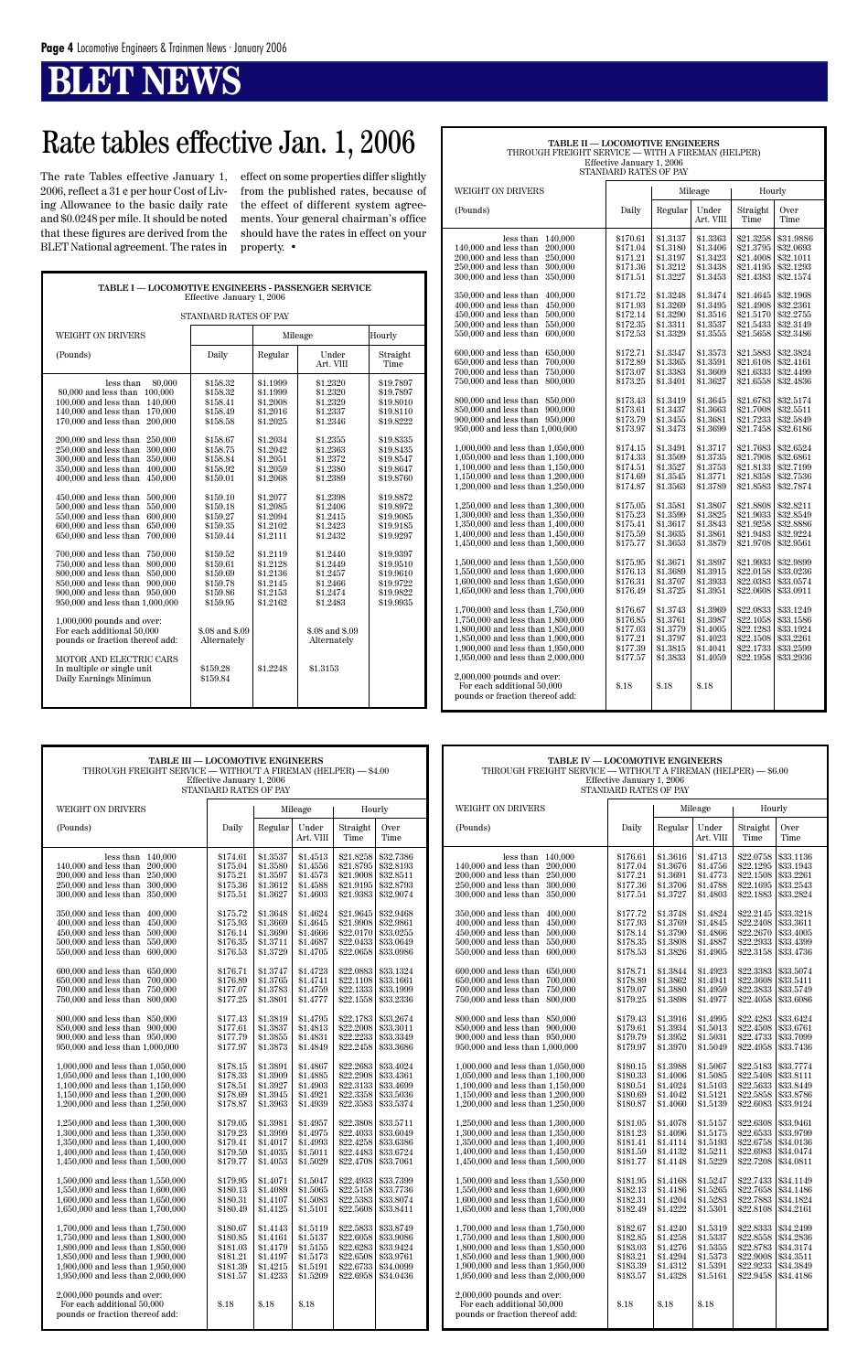## **BLET NEWS**

| TABLE V — LOCOMOTIVE ENGINEERS<br>LOCAL AND WAY FREIGHT SERVICE - WITH A FIREMAN (HELPER)<br>Effective January 1, 2006                                                                                                                                                                                                                                                                                                                                                                                                                                                                                                                                                                                                                                                                                                                                                                                                                                                                                                                                                                                                                                                                                                                                                                                                 |                                                                                                                                                                                                                                                                                                                                                                                                                                  |                                                                                                                                                                                                                                                                                                                                                                                                                                  |                                                                                                                                                                                                                                                                                                                                                                                                                                      |                                                                                                                                                                                                                                                                                                                                                                                                                                                                     |                                                                                                                                                                                                                                                                                                                                                                                                                                                                     |  |
|------------------------------------------------------------------------------------------------------------------------------------------------------------------------------------------------------------------------------------------------------------------------------------------------------------------------------------------------------------------------------------------------------------------------------------------------------------------------------------------------------------------------------------------------------------------------------------------------------------------------------------------------------------------------------------------------------------------------------------------------------------------------------------------------------------------------------------------------------------------------------------------------------------------------------------------------------------------------------------------------------------------------------------------------------------------------------------------------------------------------------------------------------------------------------------------------------------------------------------------------------------------------------------------------------------------------|----------------------------------------------------------------------------------------------------------------------------------------------------------------------------------------------------------------------------------------------------------------------------------------------------------------------------------------------------------------------------------------------------------------------------------|----------------------------------------------------------------------------------------------------------------------------------------------------------------------------------------------------------------------------------------------------------------------------------------------------------------------------------------------------------------------------------------------------------------------------------|--------------------------------------------------------------------------------------------------------------------------------------------------------------------------------------------------------------------------------------------------------------------------------------------------------------------------------------------------------------------------------------------------------------------------------------|---------------------------------------------------------------------------------------------------------------------------------------------------------------------------------------------------------------------------------------------------------------------------------------------------------------------------------------------------------------------------------------------------------------------------------------------------------------------|---------------------------------------------------------------------------------------------------------------------------------------------------------------------------------------------------------------------------------------------------------------------------------------------------------------------------------------------------------------------------------------------------------------------------------------------------------------------|--|
| STANDARD RATES OF PAY                                                                                                                                                                                                                                                                                                                                                                                                                                                                                                                                                                                                                                                                                                                                                                                                                                                                                                                                                                                                                                                                                                                                                                                                                                                                                                  |                                                                                                                                                                                                                                                                                                                                                                                                                                  |                                                                                                                                                                                                                                                                                                                                                                                                                                  |                                                                                                                                                                                                                                                                                                                                                                                                                                      |                                                                                                                                                                                                                                                                                                                                                                                                                                                                     |                                                                                                                                                                                                                                                                                                                                                                                                                                                                     |  |
| WEIGHT ON DRIVERS                                                                                                                                                                                                                                                                                                                                                                                                                                                                                                                                                                                                                                                                                                                                                                                                                                                                                                                                                                                                                                                                                                                                                                                                                                                                                                      |                                                                                                                                                                                                                                                                                                                                                                                                                                  |                                                                                                                                                                                                                                                                                                                                                                                                                                  | Mileage                                                                                                                                                                                                                                                                                                                                                                                                                              | Hourly                                                                                                                                                                                                                                                                                                                                                                                                                                                              |                                                                                                                                                                                                                                                                                                                                                                                                                                                                     |  |
| (Pounds)                                                                                                                                                                                                                                                                                                                                                                                                                                                                                                                                                                                                                                                                                                                                                                                                                                                                                                                                                                                                                                                                                                                                                                                                                                                                                                               | Daily                                                                                                                                                                                                                                                                                                                                                                                                                            | Regular                                                                                                                                                                                                                                                                                                                                                                                                                          | Under<br>Art. VIII                                                                                                                                                                                                                                                                                                                                                                                                                   | Straight<br>Time                                                                                                                                                                                                                                                                                                                                                                                                                                                    | Over<br>Time                                                                                                                                                                                                                                                                                                                                                                                                                                                        |  |
| less than<br>140,000<br>140,000 and less than<br>200,000<br>$200,\!000$ and less than<br>250,000<br>$250,000$ and less than<br>300,000<br>300,000 and less than<br>350,000<br>350,000 and less than<br>400,000<br>400,000 and less than<br>450,000<br>$450,000$ and less than<br>500,000<br>500,000 and less than<br>550,000<br>550,000 and less than<br>600,000<br>$600,000$ and less than<br>650,000<br>650,000 and less than<br>700,000<br>700,000 and less than<br>750,000<br>750,000 and less than<br>800,000<br>800,000 and less than<br>850,000<br>850,000 and less than<br>900,000<br>900,000 and less than<br>950,000<br>950,000 and less than 1,000,000<br>1,000,000 and less than 1,050,000<br>1,050,000 and less than 1,100,000<br>1,100,000 and less than 1,150,000<br>1,150,000 and less than 1,200,000<br>1,200,000 and less than 1,250,000<br>1,250,000 and less than 1,300,000<br>1,300,000 and less than 1,350,000<br>1,350,000 and less than 1,400,000<br>1,400,000 and less than 1,450,000<br>1,450,000 and less than 1,500,000<br>1,500,000 and less than 1,550,000<br>1,550,000 and less than 1,600,000<br>1,600,000 and less than 1,650,000<br>1,650,000 and less than 1,700,000<br>1,700,000 and less than 1,750,000<br>1,750,000 and less than 1,800,000<br>1,800,000 and less than 1,850,000 | \$171.18<br>\$171.61<br>\$171.78<br>\$171.93<br>\$172.06<br>\$172.29<br>\$172.50<br>\$172.71<br>\$172.92<br>\$173.10<br>\$173.28<br>\$173.46<br>\$173.64<br>\$173.82<br>\$174.00<br>\$174.18<br>\$174.36<br>\$174.54<br>\$174.72<br>\$174.90<br>\$175.08<br>\$175.26<br>\$175.44<br>\$175.62<br>\$175.80<br>\$175.98<br>\$176.16<br>\$176.34<br>\$176.52<br>\$176.70<br>\$176.88<br>\$177.06<br>\$177.24<br>\$177.42<br>\$177.60 | \$1.3193<br>\$1.3236<br>\$1.3253<br>\$1.3268<br>\$1.3283<br>\$1.3304<br>\$1.3325<br>\$1.3346<br>\$1.3367<br>\$1.3385<br>\$1.3403<br>\$1.3421<br>\$1.3439<br>\$1.3457<br>\$1.3475<br>\$1.3493<br>\$1.3511<br>\$1.3529<br>\$1.3547<br>\$1.3565<br>\$1.3583<br>\$1.3601<br>\$1.3619<br>\$1.3637<br>\$1.3655<br>\$1.3673<br>\$1.3691<br>\$1.3709<br>\$1.3727<br>\$1.3745<br>\$1.3763<br>\$1.3781<br>\$1.3799<br>\$1.3817<br>\$1.3835 | \$1.4189<br>\$1.4232<br>\$1.4249<br>\$1.4264<br>\$1.4279<br>\$1.4300<br>\$1.4321<br>\$1.4342<br>\$1.4363<br>\$1.4381<br>\$1.4399<br>\$1.4417<br>\$1.4435<br>\$1.4453<br>\$1.4471<br>\$1.4489<br>\$1.4507<br>\$1.4525<br>\$1.4543<br>\$1.4561<br>\$1.4579<br>\$1.4597<br>\$1.4615<br>\$1.4633<br>\$1.4651<br>$\$1.4669$<br>$\$1.4687$<br>\$1.4705<br>\$1.4723<br>\$1.4741<br>\$1.4759<br>\$1.4777<br>\$1.4795<br>\$1.4813<br>\$1.4831 | \$21.3970<br>\$21.4508<br>\$21.4720<br>\$21.4908<br>\$21.5070<br>\$21.5358<br>\$21.5620<br>\$21.5883<br>\$21.6145<br>\$21.6370<br>\$21.6595<br>\$21.6820<br>\$21.7045<br>\$21.7270<br>\$21.7495<br>\$21.7720<br>\$21.7945<br>\$21.8170<br>\$21.8395<br>\$21.8620<br>\$21.8845<br>\$21.9070<br>\$21.9295<br>\$21.9520<br>\$21.9745<br>\$21.9970<br>\$22.0195<br>\$22.0420<br>\$22.0645<br>\$22,0870<br>\$22.1095<br>\$22.1320<br>\$22.1545<br>\$22.1770<br>\$22.1995 | \$32.0955<br>\$32.1761<br>\$32,2080<br>\$32.2361<br>\$32,2605<br>\$32.3036<br>\$32.3430<br>\$32.3824<br>\$32.4218<br>\$32.4555<br>\$32.4893<br>\$32.5230<br>\$32.5568<br>\$32.5905<br>\$32.6243<br>\$32.6580<br>\$32.6918<br>\$32.7255<br>\$32.7593<br>\$32.7930<br>\$32.8268<br>\$32.8605<br>\$32.8943<br>\$32.9280<br>\$32.9618<br>\$32.9955<br>\$33.0293<br>\$33.0630<br>\$33.0968<br>\$33.1305<br>\$33.1643<br>\$33.1980<br>\$33.2318<br>\$33.2655<br>\$33.2993 |  |
| 1,900,000 and less than 1,950,000<br>1,950,000 and less than 2,000,000                                                                                                                                                                                                                                                                                                                                                                                                                                                                                                                                                                                                                                                                                                                                                                                                                                                                                                                                                                                                                                                                                                                                                                                                                                                 | \$177.96<br>\$178.14                                                                                                                                                                                                                                                                                                                                                                                                             | \$1.3871<br>\$1.3889                                                                                                                                                                                                                                                                                                                                                                                                             | \$1.4867<br>\$1.4885                                                                                                                                                                                                                                                                                                                                                                                                                 | \$22.2445<br>\$22.2670                                                                                                                                                                                                                                                                                                                                                                                                                                              | \$33.3668<br>\$33.4005                                                                                                                                                                                                                                                                                                                                                                                                                                              |  |
| 1,850,000 and less than 1,900,000                                                                                                                                                                                                                                                                                                                                                                                                                                                                                                                                                                                                                                                                                                                                                                                                                                                                                                                                                                                                                                                                                                                                                                                                                                                                                      | \$177.78                                                                                                                                                                                                                                                                                                                                                                                                                         | \$1.3853                                                                                                                                                                                                                                                                                                                                                                                                                         | \$1.4849                                                                                                                                                                                                                                                                                                                                                                                                                             | \$22.2220                                                                                                                                                                                                                                                                                                                                                                                                                                                           | \$33.3330                                                                                                                                                                                                                                                                                                                                                                                                                                                           |  |
| $2,000,000$ pounds and over:<br>For each additional 50,000<br>pounds or fraction thereof add:                                                                                                                                                                                                                                                                                                                                                                                                                                                                                                                                                                                                                                                                                                                                                                                                                                                                                                                                                                                                                                                                                                                                                                                                                          | \$.18                                                                                                                                                                                                                                                                                                                                                                                                                            | $\$.18$                                                                                                                                                                                                                                                                                                                                                                                                                          | \$.18                                                                                                                                                                                                                                                                                                                                                                                                                                |                                                                                                                                                                                                                                                                                                                                                                                                                                                                     |                                                                                                                                                                                                                                                                                                                                                                                                                                                                     |  |
| Daily Earnings Minimum                                                                                                                                                                                                                                                                                                                                                                                                                                                                                                                                                                                                                                                                                                                                                                                                                                                                                                                                                                                                                                                                                                                                                                                                                                                                                                 | \$171.12                                                                                                                                                                                                                                                                                                                                                                                                                         |                                                                                                                                                                                                                                                                                                                                                                                                                                  |                                                                                                                                                                                                                                                                                                                                                                                                                                      |                                                                                                                                                                                                                                                                                                                                                                                                                                                                     |                                                                                                                                                                                                                                                                                                                                                                                                                                                                     |  |

**TABLE VI — LOCOMOTIVE ENGINEERS** LOCAL AND WAY FREIGHT SERVICE — WITHOUT A FIREMAN (HELPER) — \$4.00 Effective January 1, 2006 STANDARD RATES OF PAY

| WEIGHT ON DRIVERS                                                                                                                                                                                                          |                                                                      |                                                                      | Mileage                                                              | Hourly                                                                     |                                                                            |
|----------------------------------------------------------------------------------------------------------------------------------------------------------------------------------------------------------------------------|----------------------------------------------------------------------|----------------------------------------------------------------------|----------------------------------------------------------------------|----------------------------------------------------------------------------|----------------------------------------------------------------------------|
| (Pounds)                                                                                                                                                                                                                   | Daily                                                                | Regular                                                              | Under<br>Art. VIII                                                   | Straight<br>Time                                                           | Over<br>Time                                                               |
| less than<br>140,000<br>$140,\!000$ and less than<br>200,000<br>200,000 and less than<br>250,000<br>250,000 and less than<br>300,000<br>300,000 and less than<br>350,000                                                   | \$175.18<br>\$175.61<br>\$175.78<br>\$175.93<br>\$176.08             | \$1.3593<br>\$1.3636<br>\$1.3653<br>\$1.3668<br>\$1.3683             | \$1.4348<br>\$1.4391<br>\$1.4408<br>\$1.4423<br>\$1.4438             | \$21.8970<br>\$21.9508<br>\$21.9720<br>\$21.9908<br>\$22.0095              | \$32.8455<br>\$32.9261<br>\$32.9580<br>\$32.9861<br>\$33.0143              |
| 350,000 and less than<br>400,000<br>400,000 and less than<br>450,000<br>450,000 and less than<br>500,000<br>500,000 and less than<br>550,000<br>550,000 and less than<br>600.000                                           | \$176.29<br>\$176.50<br>\$176.71<br>\$176.92<br>\$177.10             | \$1.3704<br>\$1.3725<br>\$1.3746<br>\$1.3767<br>\$1.3785             | \$1.4459<br>\$1.4480<br>\$1.4501<br>\$1.4522<br>\$1.4540             | \$22.0358<br>\$22.0620<br>\$22.0883<br>\$22.1145<br>\$22.1370              | \$33.0536<br>\$33.0930<br>\$33.1324<br>\$33.1718<br>\$33.2055              |
| 600,000 and less than<br>650,000<br>650,000 and less than<br>700,000<br>700,000 and less than<br>750,000<br>750,000 and less than<br>800,000                                                                               | \$177.28<br>\$177.46<br>\$177.64<br>\$177.82                         | \$1.3803<br>\$1.3821<br>\$1.3839<br>\$1.3857                         | \$1.4558<br>\$1.4576<br>\$1.4594<br>\$1.4612                         | \$22.1595<br>\$22.1820<br>\$22.2045<br>\$22.2270                           | \$33.2393<br>\$33.2730<br>\$33,3068<br>\$33.3405                           |
| 800,000 and less than<br>850,000<br>850,000 and less than<br>900,000<br>900,000 and less than 950,000<br>950,000 and less than 1,000,000                                                                                   | \$178.00<br>\$178.18<br>\$178.36<br>\$178.54                         | \$1.3875<br>\$1.3893<br>\$1.3911<br>\$1.3929                         | \$1.4630<br>\$1.4648<br>\$1.4666<br>\$1.4684                         | \$22.2495<br>\$22,2720<br>\$22.2945<br>\$22.3170                           | \$33.3743<br>\$33.4080<br>\$33.4418<br>\$33.4755                           |
| 1,000,000 and less than 1,050,000<br>1,050,000 and less than 1,100,000<br>1,100,000 and less than 1,150,000<br>1,150,000 and less than 1,200,000<br>1,200,000 and less than 1,250,000                                      | \$178.72<br>\$178.90<br>\$179.08<br>\$179.26<br>\$179.44             | \$1.3947<br>\$1.3965<br>\$1.3983<br>\$1.4001<br>\$1.4019             | \$1.4702<br>\$1.4720<br>\$1.4738<br>\$1.4756<br>\$1.4774             | \$22.3395<br>\$22.3620<br>\$22.3845<br>\$22.4070<br>\$22.4295              | \$33.5093<br>\$33.5430<br>\$33.5768<br>\$33.6105<br>\$33.6443              |
| 1,250,000 and less than 1,300,000<br>1,300,000 and less than 1,350,000<br>1,350,000 and less than 1,400,000<br>1,400,000 and less than 1,450,000<br>1,450,000 and less than 1,500,000                                      | \$179.62<br>\$179.80<br>\$179.98<br>\$180.16<br>\$180.34             | \$1.4037<br>\$1.4055<br>\$1.4073<br>\$1.4091<br>\$1.4109             | \$1.4792<br>\$1.4810<br>\$1.4828<br>\$1.4846<br>\$1.4864             | \$22.4520<br>\$22.4745<br>\$22.4970<br>\$22.5195<br>\$22.5420              | \$33.6780<br>\$33.7118<br>\$33.7455<br>\$33.7793<br>\$33.8130              |
| 1,500,000 and less than 1,550,000<br>1.550,000 and less than 1.600,000<br>1,600,000 and less than 1,650,000<br>1,650,000 and less than 1,700,000                                                                           | \$180.52<br>\$180.70<br>\$180.88<br>\$181.06                         | \$1.4127<br>\$1.4145<br>\$1.4163<br>\$1.4181                         | \$1.4882<br>\$1.4900<br>\$1.4918<br>\$1.4936                         | \$22.5645<br>\$22.5870<br>\$22.6095<br>\$22.6320                           | \$33.8468<br>\$33.8805<br>\$33.9143<br>\$33.9480                           |
| 1,700,000 and less than 1,750,000<br>1,750,000 and less than 1,800,000<br>1,800,000 and less than 1,850,000<br>1,850,000 and less than 1,900,000<br>1,900,000 and less than 1,950,000<br>1,950,000 and less than 2,000,000 | \$181.24<br>\$181.42<br>\$181.60<br>\$181.78<br>\$181.96<br>\$182.14 | \$1.4199<br>\$1.4217<br>\$1.4235<br>\$1.4253<br>\$1.4271<br>\$1.4289 | \$1.4954<br>\$1.4972<br>\$1.4990<br>\$1.5008<br>\$1.5026<br>\$1.4001 | \$22.6545<br>\$22.6770<br>\$22.6995<br>\$22.7220<br>\$22.7445<br>\$22.7670 | \$33.9818<br>\$34.0155<br>\$34.0493<br>\$34.0830<br>\$34.1168<br>\$34.1505 |
| $2,000,000$ pounds and over:<br>For each additional 50,000<br>pounds or fraction thereof add:                                                                                                                              | \$.18                                                                | \$.18                                                                | \$.18                                                                |                                                                            |                                                                            |
| Daily Earnings Minimum                                                                                                                                                                                                     | \$176.12                                                             |                                                                      |                                                                      |                                                                            |                                                                            |

| <b>TABLE VII — LOCOMOTIVE ENGINEERS</b>                             |  |
|---------------------------------------------------------------------|--|
| LOCAL AND WAY FREIGHT SERVICE — WITHOUT A FIREMAN (HELPER) — \$6.00 |  |
| Effective January 1, 2006                                           |  |
| STANDARD RATES OF PAY                                               |  |

| WEIGHT ON DRIVERS                                                      |                      |                      | Mileage              |                        | Hourly                           | уу глан нь толуу тагшин тагаа                                  |                                 |                                                 | rroarr                 |
|------------------------------------------------------------------------|----------------------|----------------------|----------------------|------------------------|----------------------------------|----------------------------------------------------------------|---------------------------------|-------------------------------------------------|------------------------|
|                                                                        |                      |                      |                      |                        |                                  | (Pounds)                                                       | Daily                           | Straight Time                                   | Overtime               |
| (Pounds)                                                               | Daily                | Regular              | Under<br>Art. VIII   | Straight<br>Time       | Over<br>Time                     |                                                                |                                 |                                                 |                        |
|                                                                        |                      |                      |                      |                        |                                  | less than $500,000$<br>500,000 and less than 550,000           | \$181.28<br>\$181.53            | \$22.66<br>\$22.69                              | \$33.9896<br>\$34.0364 |
| less than $140,000$                                                    | \$177.18             | \$1.3793             | \$1.4789             | \$22.1470              | \$33.2205                        | $550,000$ and less than $600,000$                              | \$181.69                        | \$22.71                                         | \$34.0664              |
| 140,000 and less than 200,000                                          | \$177.61             | \$1.3836             | \$1.4832             | \$22.2008<br>\$22.2220 | \$33.3011                        |                                                                |                                 |                                                 |                        |
| 200,000 and less than 250,000<br>250,000 and less than 300,000         | \$177.78<br>\$177.93 | \$1.3853<br>\$1.3868 | \$1.4849<br>\$1.4864 | \$22.2408              | \$33.3330<br>\$33.3611           | 600,000 and less than 650,000<br>650,000 and less than 700,000 | \$181.85<br>\$182.01            | \$22.73<br>\$22.75                              | \$34.0964<br>\$34.1264 |
| 300,000 and less than 350,000                                          | \$178.08             | \$1.3883             | \$1.4879             | \$22.2595              | \$33.3893                        | 700,000 and less than 750,000                                  | \$182.17                        | \$22.77                                         | \$34.1564              |
|                                                                        |                      |                      |                      |                        |                                  | 750,000 and less than 800,000                                  | \$182.33                        | \$22.79                                         | \$34.1864              |
| 350,000 and less than 400,000<br>450,000                               | \$178.29<br>\$178.50 | \$1.3904<br>\$1.3925 | \$1.4900<br>\$1.4921 | \$22,2858<br>\$22.3120 | \$33.4286<br>\$33.4680           |                                                                |                                 |                                                 |                        |
| $400,000$ and less than<br>450,000 and less than 500,000               | \$178.71             | \$1.3946             | \$1.4942             |                        | \$22.3383 \$33.5074              | 800,000 and less than 850,000                                  | \$182.49                        | \$22.81<br>\$22.83                              | \$34.2164              |
| 500,000 and less than 550,000                                          | \$178.92             | \$1.3967             | \$1.4963             |                        | \$22.3645 \$33.5468              | 850,000 and less than 900,000<br>900,000 and less than 950,000 | \$182.65<br>\$182.81            | \$22.85                                         | \$34.2464<br>\$34.2764 |
| 550,000 and less than 600,000                                          | \$179.10             | \$1.3985             | \$1.4981             | \$22.3870              | \$33.5805                        | 950,000 and less than 1,000,000                                | \$182.97                        | \$22.87                                         | \$34.3064              |
| 600,000 and less than 650,000                                          | \$179.28             | \$1.4003             | \$1.4999             |                        | \$22.4095 \$33.6143              |                                                                |                                 |                                                 |                        |
| 650,000 and less than 700,000                                          | \$179.46             | \$1.4021             | \$1.5017             |                        | \$22.4320 \$33.6480              | For each additional 50,000                                     |                                 |                                                 |                        |
| 700,000 and less than 750,000                                          | \$179.64             | \$1.4039             | \$1.5035             |                        | \$22.4545 \$33.6818              | pounds over $1,000,000$ or<br>fraction thereof add:            | \$0.16                          |                                                 |                        |
| 750,000 and less than 800,000                                          | \$179.82             | \$1.4057             | \$1.5053             |                        | \$22.4770 \$33.7155              |                                                                |                                 |                                                 |                        |
| 800,000 and less than 850,000                                          | \$180.00             | \$1.4075             | \$1.5071             |                        | \$22.4995 \$33.7493              |                                                                |                                 |                                                 |                        |
| 850,000 and less than 900,000                                          | \$180.18             | \$1.4093             | \$1.5089             |                        | \$22.5220 \$33.7830              |                                                                |                                 |                                                 |                        |
| 900,000 and less than 950,000                                          | \$180.36             | \$1.4111             | \$1.5107             |                        | \$22.5445 \$33.8168              |                                                                | TABLE IX — LOCOMOTIVE ENGINEERS |                                                 |                        |
| 950,000 and less than 1,000,000                                        | \$180.54             | \$1.4129             | \$1.5125             |                        | \$22,5670 \$33,8505              |                                                                |                                 | YARD SERVICE 5 DAY - WITHOUT A FIREMAN - \$4.00 |                        |
| 1,000,000 and less than 1,050,000                                      | \$180.72             | \$1.4147             | \$1.5143             | \$22.5895              | \$33.8843                        |                                                                | Effective January 1, 2006       |                                                 |                        |
| 1,050,000 and less than 1,100,000                                      | \$180.90             | \$1.4165             | \$1.5161             | \$22.6120              | \$33.9180                        | <b>WEIGHT ON DRIVERS</b>                                       |                                 |                                                 | Hourly                 |
| 1,100,000 and less than 1,150,000                                      | \$181.08             | \$1.4183             | \$1.5179             | \$22.6345              | \$33.9518                        |                                                                |                                 |                                                 |                        |
| 1,150,000 and less than 1,200,000                                      | \$181.26             | \$1.4201             | \$1.5197             | \$22.6570              | \$33.9855                        | (Pounds)                                                       | Daily                           | Straight Time                                   | Overtime               |
| 1,200,000 and less than 1,250,000                                      | \$181.44             | \$1.4219             | \$1.5215             |                        | \$22.6795 \$34.0193              |                                                                |                                 |                                                 |                        |
| 1,250,000 and less than 1,300,000                                      | \$181.62             | \$1.4237             | \$1.5233             |                        | \$22.7020 \$34.0530              | less than $500,000$<br>500,000 and less than 550,000           | \$185.28<br>\$185.53            | \$23.16<br>\$23.19                              | \$34.7396<br>\$34.7864 |
| 1,300,000 and less than 1,350,000                                      | \$181.80             | \$1.4255             | \$1.5251             | \$22.7245              | \$34.0868                        | 550,000 and less than 600,000                                  | \$185.75                        | \$23.22                                         | \$34.8277              |
| 1,350,000 and less than 1,400,000                                      | \$181.98             | \$1.4273             | \$1.5269             |                        | \$22,7470 \$34,1205              |                                                                |                                 |                                                 |                        |
| 1,400,000 and less than 1,450,000<br>1,450,000 and less than 1,500,000 | \$182.16<br>\$182.34 | \$1.4291<br>\$1.4309 | \$1.5287<br>\$1.5305 | \$22.7695              | \$34.1543<br>\$22.7920 \$34.1880 | 600,000 and less than 650,000                                  | \$185.96                        | \$23.24                                         | \$34.8671              |
|                                                                        |                      |                      |                      |                        |                                  | 650,000 and less than 700,000                                  | \$186.18                        | \$23.27                                         | \$34.9083              |
| 1,500,000 and less than 1,550,000                                      | \$182.52             | \$1.4327             | \$1.5323             |                        | $$22.8145$ \$34.2218             | 700,000 and less than 750,000<br>750,000 and less than 800,000 | \$186.40<br>\$186.61            | \$23.30<br>\$23.33                              | \$34.9496<br>\$34.9889 |
| 1,550,000 and less than 1,600,000                                      | \$182.70             | \$1.4345             | \$1.5341             |                        | \$22.8370 \$34.2555              |                                                                |                                 |                                                 |                        |
| 1,600,000 and less than 1,650,000<br>1,650,000 and less than 1,700,000 | \$182.88<br>\$183.06 | \$1.4363<br>\$1.4381 | \$1.5359<br>\$1.5377 | \$22.8595<br>\$22.8820 | \$34.2893<br>\$34.3230           | 800,000 and less than 850,000                                  | \$186.83                        | \$23.35                                         | \$35,0302              |
|                                                                        |                      |                      |                      |                        |                                  | 850,000 and less than 900,000                                  | \$187.04                        | \$23.38                                         | \$35,0696              |
| 1,700,000 and less than 1,750,000                                      | \$183.24             | \$1.4399             | \$1.5395             | \$22.9045              | \$34.3568                        | 900,000 and less than 950,000                                  | \$187.26                        | \$23.41                                         | \$35.1108              |
| 1.750,000 and less than 1.800,000                                      | \$183.42             | \$1.4417             | \$1.5413             |                        | \$22.9270 \$34.3905              | 950,000 and less than 1,000,000                                | \$187.48                        | \$23.43                                         | \$35.1521              |
| 1,800,000 and less than 1,850,000                                      | \$183.60             | \$1.4435             | \$1.5431             |                        | \$22.9495 \$34.4243              | For each additional 50,000                                     |                                 |                                                 |                        |
| 1,850,000 and less than 1,900,000<br>1,900,000 and less than 1,950,000 | \$183.78<br>\$183.96 | \$1.4453<br>\$1.4471 | \$1.5449<br>\$1.5467 | \$22.9945              | \$22.9720 \$34.4580<br>\$34.4918 | pounds over 1,000,000 or                                       |                                 |                                                 |                        |
| 1,950,000 and less than 2,000,000                                      | \$184.14             | \$1.4241             | \$1.5485             |                        | \$23.0170 \$34.5255              | fraction thereof add:                                          | \$0.215                         |                                                 |                        |
|                                                                        |                      |                      |                      |                        |                                  |                                                                |                                 |                                                 |                        |
| $2,000,000$ pounds and over:<br>For each additional 50,000             | \$.18                | $\$.18$              | \$.18                |                        |                                  |                                                                |                                 |                                                 |                        |
| pounds or fraction thereof add:                                        |                      |                      |                      |                        |                                  |                                                                |                                 |                                                 |                        |
|                                                                        |                      |                      |                      |                        |                                  |                                                                |                                 |                                                 |                        |
| Daily Earnings Minimum                                                 | \$179.12             |                      |                      |                        |                                  |                                                                | Rate Tables continued on Page 6 |                                                 |                        |
|                                                                        |                      |                      |                      |                        |                                  |                                                                |                                 |                                                 |                        |

#### **TABLE VIII — LOCOMOTIVE ENGINEERS** YARD SERVICE 5 DAY — WITH A FIREMAN Effective January 1, 2006

| WEIGHT ON DRIVERS                                                                                                                                                                                                                                                                                                                                                                                                                         |                                                                                                                                  |                                                                                                                       | Hourly                                                                                                                                      |
|-------------------------------------------------------------------------------------------------------------------------------------------------------------------------------------------------------------------------------------------------------------------------------------------------------------------------------------------------------------------------------------------------------------------------------------------|----------------------------------------------------------------------------------------------------------------------------------|-----------------------------------------------------------------------------------------------------------------------|---------------------------------------------------------------------------------------------------------------------------------------------|
| (Pounds)                                                                                                                                                                                                                                                                                                                                                                                                                                  | Daily                                                                                                                            | Straight Time                                                                                                         | Overtime                                                                                                                                    |
| 500,000<br>less than<br>500,000 and less than<br>550,000<br>550,000 and less than<br>600,000<br>600,000 and less than 650,000<br>650,000 and less than<br>700,000<br>700,000 and less than<br>750,000<br>750,000 and less than<br>800,000<br>800,000 and less than 850,000<br>850,000 and less than 900,000<br>900,000 and less than 950,000<br>950,000 and less than 1,000,000<br>For each additional 50,000<br>pounds over 1,000,000 or | \$181.28<br>\$181.53<br>\$181.69<br>\$181.85<br>\$182.01<br>\$182.17<br>\$182.33<br>\$182.49<br>\$182.65<br>\$182.81<br>\$182.97 | \$22.66<br>\$22.69<br>\$22.71<br>\$22.73<br>\$22.75<br>\$22.77<br>\$22.79<br>\$22.81<br>\$22.83<br>\$22.85<br>\$22.87 | \$33.9896<br>\$34.0364<br>\$34.0664<br>\$34.0964<br>\$34.1264<br>\$34.1564<br>\$34.1864<br>\$34.2164<br>\$34.2464<br>\$34.2764<br>\$34.3064 |
| fraction thereof add:                                                                                                                                                                                                                                                                                                                                                                                                                     | \$0.16                                                                                                                           |                                                                                                                       |                                                                                                                                             |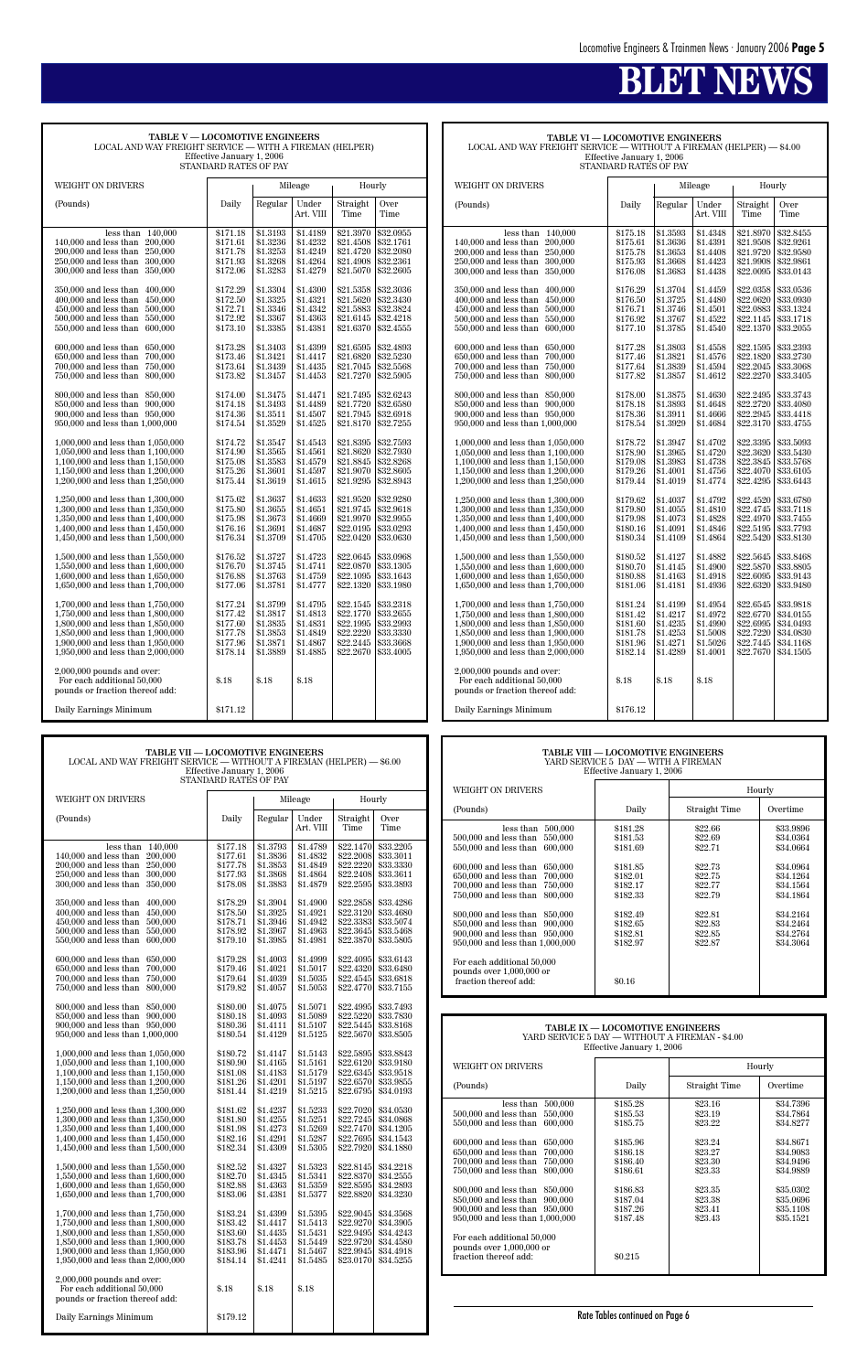## **BLACK**

**TABLE X — LOCOMOTIVE ENGINEERS** YARD SERVICE 5 DAY — WITHOUT A FIREMAN — \$6.00

#### **TABLE XI — LOCOMOTIVE ENGINEERS** YARD SERVICE 6-7 DAY — WITH A FIREMAN Effective January 1, 2006 WEIGHT ON DRIVERS Hourly (Pounds) Daily Daily Straight Time Overtime less than 550,000 \$169.16 \$21.14 \$31.7166<br>less than 550,000 \$169.37 \$21.17 \$31.7559 500,000 and less than 550,000 \$169.37 \$21.17 \$31.7559<br>550,000 and less than 600,000 \$169.55 \$21.19 \$31.7897  $550,000$  and less than  $600,000$ 600,000 and less than 650,000 \$169.73 \$21.22 \$31.8234<br>650,000 and less than 700,000 \$169.91 \$21.24 \$31.8572 650,000 and less than 700,000 \$169.91 \$21.24 \$31.8572<br>
700,000 and less than 750,000 \$170.09 \$21.26 \$31.8909 700,000 and less than 750,000 \$170.09 \$21.26 \$31.8909<br>750,000 and less than 800,000 \$170.27 \$21.28 \$31.9247 750,000 and less than 800,000  $800,000$  and less than  $850,000$ <br>  $8170.45$ <br>  $850,000$  and less than  $900,000$ <br>  $8170.63$ <br>  $821.33$ <br>  $821.33$ <br>  $831.9922$ <br>  $81.9922$ <br>  $8170.81$ <br>  $821.35$ <br>  $821.35$ <br>  $821.35$ 850,000 and less than 900,000 <br>900.000 and less than 950.000 <br>\$170.81 \$21.35 900,000 and less than 950,000 \$170.81 \$21.35 \$32.0259<br>950,000 and less than 1,000,000 \$170.99 \$21.37 \$32.0597  $950,000$  and less than  $1,000,000$ For each additional 50,000 pounds over 1,000,000 or fraction thereof add:  $\qquad \qquad \qquad \text{\color{red}S0.18}$

| WEIGHT ON DRIVERS<br>Hourly<br>Overtime<br>(Pounds)<br>Daily<br>Straight Time<br>\$187.28<br>\$35.1146<br>less than<br>500,000<br>\$23.41<br>550,000<br>\$187.53<br>\$35.1614<br>500,000 and less than<br>\$23.44<br>550,000 and less than<br>600,000<br>\$187.75<br>\$35,2027<br>\$23.47<br>600,000 and less than<br>\$187.96<br>\$35.2421<br>650,000<br>\$23.49<br>$650,000$ and less than<br>700,000<br>\$188.18<br>\$23.52<br>\$35.2833<br>700,000 and less than<br>750,000<br>\$35,3246<br>\$188.40<br>\$23.55<br>750,000 and less than<br>800,000<br>\$188.61<br>\$23.58<br>\$35,3639<br>800,000 and less than 850,000<br>\$188.83<br>\$23.60<br>\$35,4052 | Effective January 1, 2006        |          |         |           |  |  |  |  |
|------------------------------------------------------------------------------------------------------------------------------------------------------------------------------------------------------------------------------------------------------------------------------------------------------------------------------------------------------------------------------------------------------------------------------------------------------------------------------------------------------------------------------------------------------------------------------------------------------------------------------------------------------------------|----------------------------------|----------|---------|-----------|--|--|--|--|
|                                                                                                                                                                                                                                                                                                                                                                                                                                                                                                                                                                                                                                                                  |                                  |          |         |           |  |  |  |  |
|                                                                                                                                                                                                                                                                                                                                                                                                                                                                                                                                                                                                                                                                  |                                  |          |         |           |  |  |  |  |
| 900,000 and less than 950,000<br>\$189.26<br>\$35.4858<br>\$23.66<br>950,000 and less than 1,000,000<br>\$189.48<br>\$23.68<br>\$35.5271<br>For each additional 50,000<br>pounds over 1,000,000 or<br>fraction thereof add:<br>\$0.215                                                                                                                                                                                                                                                                                                                                                                                                                           | 850,000 and less than<br>900,000 | \$189.04 | \$23.63 | \$35.4446 |  |  |  |  |

**TABLE XII — LOCOMOTIVE ENGINEERS** YARD SERVICE 6-7 DAY — WITHOUT A FIREMAN — \$4.00

| Effective January 1, 2006                                                                                                                                                                                                                                    |                                                                      |                                                                |                                                                            |  |  |  |  |
|--------------------------------------------------------------------------------------------------------------------------------------------------------------------------------------------------------------------------------------------------------------|----------------------------------------------------------------------|----------------------------------------------------------------|----------------------------------------------------------------------------|--|--|--|--|
| WEIGHT ON DRIVERS                                                                                                                                                                                                                                            |                                                                      |                                                                | Hourly                                                                     |  |  |  |  |
| (Pounds)                                                                                                                                                                                                                                                     | Daily                                                                | Straight Time                                                  | Overtime                                                                   |  |  |  |  |
| 500,000<br>less than<br>500,000 and less than<br>550,000<br>550,000 and less than<br>600,000<br>600,000 and less than<br>650,000<br>650,000 and less than<br>700,000<br>700,000 and less than<br>750,000                                                     | \$173.16<br>\$173.37<br>\$173.55<br>\$173.73<br>\$173.91<br>\$174.09 | \$21.64<br>\$21.67<br>\$21.69<br>\$21.72<br>\$21.74<br>\$21.76 | \$32.4666<br>\$32.5059<br>\$32.5397<br>\$32.5734<br>\$32.6072<br>\$32.6409 |  |  |  |  |
| 750,000 and less than<br>800,000<br>800,000 and less than 850,000<br>850,000 and less than<br>900,000<br>900,000 and less than 950,000<br>950,000 and less than 1,000,000<br>For each additional 50,00"<br>pounds over 1,000,000 or<br>fraction thereof add: | \$174.27<br>\$174.45<br>\$174.63<br>\$174.81<br>\$174.99<br>\$0.18   | \$21.78<br>\$21.81<br>\$21.83<br>\$21.85<br>\$21.87            | \$32.6747<br>\$32.7084<br>\$32.7422<br>\$32,7759<br>\$32.8097              |  |  |  |  |

**TABLE XIII — LOCOMOTIVE ENGINEERS** YARD SERVICE 6-7 DAY — WITHOUT A FIREMAN — \$6.00

| Effective January 1, 2006                                                                                                                                                                                                                                                        |                                                                                              |                                                                                      |                                                                                                      |  |  |  |  |
|----------------------------------------------------------------------------------------------------------------------------------------------------------------------------------------------------------------------------------------------------------------------------------|----------------------------------------------------------------------------------------------|--------------------------------------------------------------------------------------|------------------------------------------------------------------------------------------------------|--|--|--|--|
| WEIGHT ON DRIVERS                                                                                                                                                                                                                                                                |                                                                                              |                                                                                      | Hourly                                                                                               |  |  |  |  |
| (Pounds)                                                                                                                                                                                                                                                                         | Daily                                                                                        | Straight Time                                                                        | Overtime                                                                                             |  |  |  |  |
| 500,000<br>less than<br>500,000 and less than<br>550,000<br>550,000 and less than<br>600,000<br>600,000 and less than<br>650,000<br>700,000<br>650,000 and less than<br>750,000<br>700,000 and less than<br>800,000<br>750,000 and less than<br>800,000 and less than<br>850,000 | \$175.16<br>\$175.37<br>\$175.55<br>\$175.73<br>\$175.91<br>\$176.09<br>\$176.27<br>\$176.45 | \$21.89<br>\$21.92<br>\$21.94<br>\$21.97<br>\$21.99<br>\$22.01<br>\$22.03<br>\$22.06 | \$32.8416<br>\$32,8809<br>\$32.9147<br>\$32.9484<br>\$32.9822<br>\$33,0159<br>\$33.0497<br>\$33,0834 |  |  |  |  |
| 850,000 and less than<br>900,000<br>900,000 and less than 950,000<br>950,000 and less than 1,000,000<br>For each additional 50,000<br>pounds over 1,000,000 or<br>fraction thereof add:                                                                                          | \$176.63<br>\$176.81<br>\$176.99<br>\$0.18                                                   | \$22.08<br>\$22.10<br>\$22.12                                                        | \$33.1172<br>\$33.1509<br>\$33.1847                                                                  |  |  |  |  |

**Delegate Nominations and Elections —** As of January 20, five General Committees of Adjustment have held nomination meetings for their IBT convention delegate election. All other GCA's including those with less than 100 members that have been consolidated into regions for IBT convention delegate voting, will be holding nomination meetings in the rest of January, and through February and March. A notice telling you the date, time and place of the nomination meeting should arrive at the address where you get this newsletter, and you should receive the notice at least three weeks before the meeting date.

**Basic Rule For Nominations** – All eligible members have the right to run for IBT convention delegate, alternate delegate and IBT international office. For the convention delegate position, you can attend your GCA's meeting in person to nominate or be nominated, or you can submit nominations, seconds and candidate acceptances in writing. **You can even attend in person** *and* **submit written nomination materials.** In the past, candidates have made sure they were nominated and seconded by several members to reduce the chances that they will be ruled ineligible, based on a nominator's or seconder's ineligibility.

**BLET** members must be members in

good standing and must also have one (1) month of continuous good standing, the month prior to the month of nomination, to run for delegate or alternate delegate. BLET members who want to run for IBT international office must be members in good standing and must have five (5) months of continuous good standing, from January through May, 2006 in order to be eligible to be a candidate.

**Nominations By Writing –** The *2006 Rules* allow all IBT members to submit nominations, seconds and acceptances in writing. Article II of the *2006 Rules* contains specific instructions on what to include to have a valid written nomination, second or acceptance. A written nomination or second must be submitted to your GCA no later than 5:00 p.m. on the day *before* the date of the nomination meeting.

**Candidate Acceptance** — A nominated candidate may accept a nomination in person at the meeting, but the *2006 Rules* do not require in-person acceptances: a candidate can also accept a nomination in writing. To do that, the candidate must submit a signed acceptance to the GCA General Chairman before the meeting or instruct a person who will attend the meeting to submit it to the individual conducting the nomination process *before* the close of nominations. Written nominations, seconds and acceptances can be delivered in person, by mail, by express delivery, or by fax or email transmission as long as they are received by the deadlines stated above.

To find out the nomination meeting date for your GCA, meeting date, go to the "Dates, Times, and Places" chart under "Delegate Elections" on Election Supervisor's website, www.ibtvote.org. That chart will be updated with summary information about the results of each nomination meeting. It will show if there

is a contested election for delegate and alternate delegate in each GCA, and dates when ballots will be mailed out and counted. If the number of candidates nominated was the same as the number of delegates to be elected, the nominees are deemed elected and the "Dates, Times, and Places" chart will note a "White Ballot" for the local union. There is no mail ballot after a "White Ballot."

Delegate candidates are conducting campaigns now, and campaigning will continue through at least April 30, 2006 when the election period ends. All union members have the right to campaign actively for delegate and alternate delegate candidates and candidates for IBT international office, without fear of reprisal or retaliation. Basically, the *Rules* protect the rights of candidates and their supporters to distribute information, and the rights of members to receive campaign information. The *Rules* provide candidates with the right to distribute campaign material using the GCA's mailing list (at the candidate's expense), to display literature on tables or bulletin boards at local union meeting halls, to get information about collective bargaining agreements and worksite locations, and to campaign in employer parking lots. Read Art.␣ VII of the *2006 Rules* for a description of the political and campaigning rights of members and candidates. **Violation of candidate or member rights protected by the** *Rules* **can be protested, and may subject the violator to sanctions.**

As delegate election results are certified, the name and GCA affiliation of each elected delegate will be posted to the list of Certified Convention delegates and alternate delegates on the Election Supervisor's website. Each delegate and alternate delegate certified as elected will receive a letter from the Election Supervisor confirming that fact. Any member may contact a delegate or alternate delegate to the IBT convention. A member needing contact information for a delegate may ask the delegate's local union, or may obtain that information from the Election Supervisor's Office.

**New Rule on Candidate Forums –** A new rule, applicable for the first time in the 2006 IBT International Officer Election, requires the Election Supervisor to hold "at least one candidate forum for all nominated candidates for the office of General President." You can read the new rule in the version of the *Rules* published at www.ibtvote.org. The new rule requires a candidate forum for all candidates nominated at the IBT International Convention for the office of General President, and requires that the forum to be held between August 14 and September 1, 2006. Details of the required General President candidates' forum – including location, time, format, and how it will be made available to the IBT membership – remain to be decided and will be addressed later this year. Send any suggestions you have about the required General President candidates' forum to the Election Supervisor's office by mail or email.

*Rules* **Booklets –** A pocket-sized version of the *Rules* is available on request. Multiple copies of the have been sent to each GCA. You may obtain one from your GCA or request a copy from the Election Supervisor's office. Spanish and French pocket-sized versions of the *Rules* are also available on request from the Election Supervisor's office.

Up- to-date information for both the Election Supervisor's headquarters and the Regional Directors may be found at www.ibtvote.org.

Richard W. Mark Election Supervisor

## **Second report of the Election Supervisor for the IBT**

GCA's conduct convention delegate nominations; Nominations can be in person or in writing; IBT General President candidate forum to be held after convention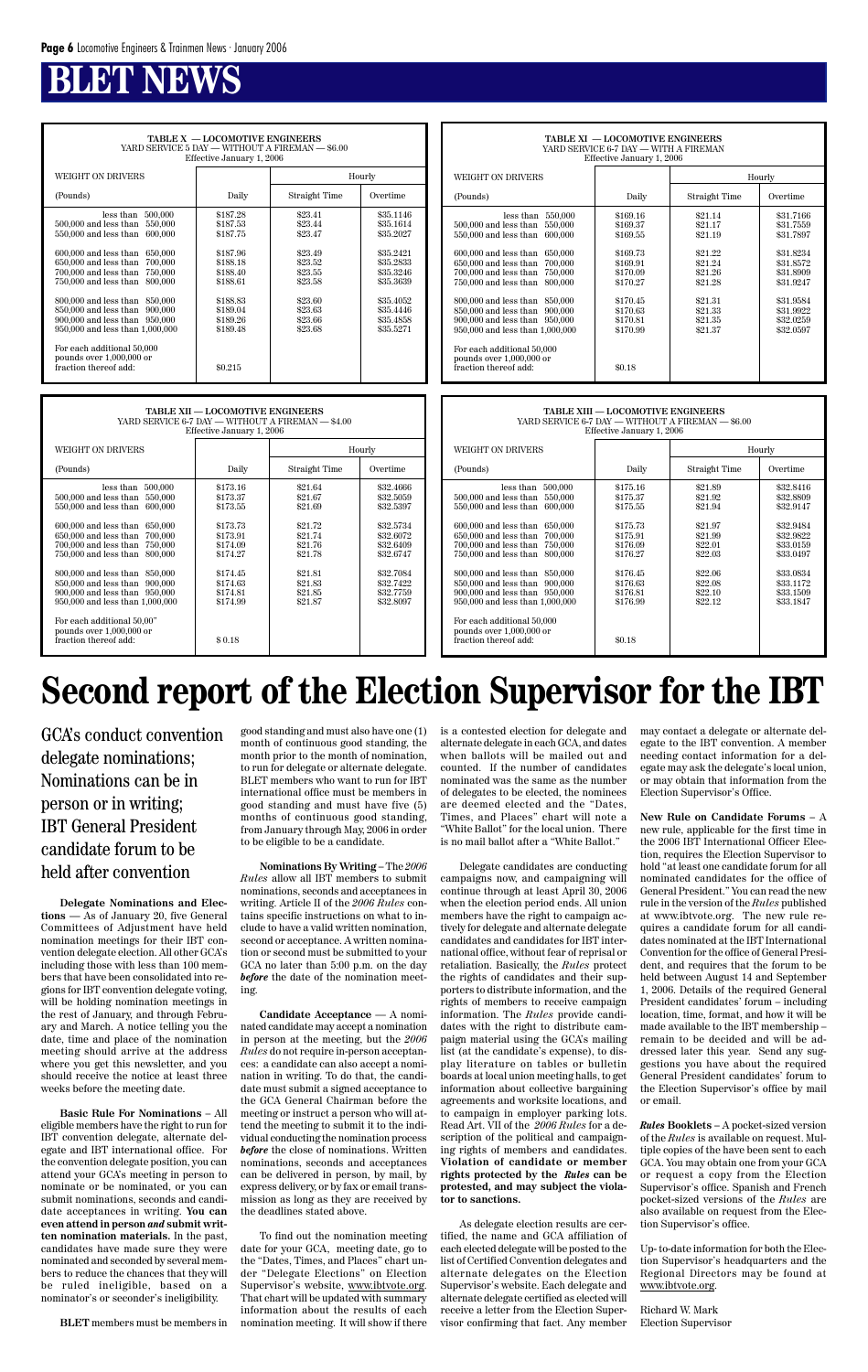## **DESIGNATED LEGAL COUNSEL**

#### **ARKANSAS**

Kujawski & Nowak, P.C. 201 W. Broadway, Suite E N. Little Rock, AR 72114 (501) 372-8047 or (800) 624-4571 Fax: (501) 372-4379 Website: <www.kujawski-nowak.com> John P. Kujawski

#### **CALIFORNIA**

The Crow Law Firm 700 "E" Street Sacramento, CA 95814-1230 (916) 441-2980 or (800) 795-6555  $\hat{F}ax:(916)$  441-3846 Email: <Dfrias@crowlaw.com> Joseph J. Weninger

Kaplan Law Corporation 5909 West Third Street Los Angeles, CA 90036 (323) 930-2744 or (800) 552-7526 Fax: (323) 930-1476 Website: <www.kaplanlawcorp.com> Jay A. Kaplan

Pfiester Law Corporation 2000 Riverside Drive Los Angeles, CA 90039 (323) 662-6400 or (800) 344-3352 Fax: (323) 669-8549 Website: <www.pfiesterlaw.com> R. Edward Pfiester Jr.

#### **FLORIDA**

Moody, Strople, Kloeppel, Basilone & Higginbotham, Inc. 1400 Baymeadows Way, Suite 105 Jacksonville, FL 32256 (904) 256-0018 or (800) 813-8608 Fax: (904) 256-0019 Website: <www.moodyrrlaw.com> Willard J. Moody Jr.

Sams & Hollon, P.A. Baywood Center 9424 Baymeadows Road, Suite 160 Jacksonville, FL 32256 (904) 737-1995 or (800) 327-4552 Fax: (904) 737-3838 Alva Hollon Jr.

#### **GEORGIA**

Matthews & Steel 15 Piedmont Center, Suite 1560 3575 Piedmont Rd. NE Atlanta, GA 30305 (404) 264-1292 or (800) 776-0098 Fax: (404) 264-0161 John D. Steel

Jones & Granger 1201 Peachtree Street, NE 400 Colony Square, Suite 1900 Atlanta, GA 30361 (404) 522-4414 or (800) 628-6470 Fax: (404) 872-9430 Email: <btra@jonesgranger.com> Robert M. Tramuto

Taylor, Harp & Caller P.O. Box 2645, The Corporate Center Suite 900, 233 12th St. Columbus, GA 31902-2645 (706) 323-7711 or (800) 422-3352 Fax: (706) 323-7544 Email: <HarpRailLaw@aol.com> J. Anderson "Andy" Harp

#### **ILLINOIS**

Blunt & Associates, Ltd. 60 Edwardsville Professional Park, PO Box 373 Edwardsville, IL 62025 (618) 656-7744 or (800) 323-5538 Fax: (618) 656-7849 Email: <michaelb@bluntlaw.com> David L. Blunt

Daniel J. Downes, P.C. 111 W. Washington St., Suite 1100 Chicago, IL 60601 (312) 781-1852 or (800) 624-2121

Fax: (312) 781-1854 Email: <dan@dandownes.com> Website: <www.feladownes.com> Daniel J. Downes

Kujawski & Nowak, P.C. 1331 Park Plaza Drive, Suite 2 O'Fallon, IL 62269-1764 (618) 622-3600 or (800) 624-4571 Fax: (618) 622-3700 Website: <kujawski-nowak.com> John P. Kujawski

Sands & Associates 33 North Dearborn St., Suite 1630 Chicago, IL 60602 (312) 236-4980 or (800) 832-1999 Fax: (312) 236-1711 Email: <jssands@ameritech.net> John C. Sands

Schlichter, Bogard & Denton 2661 North Illinois, Suite 187 Swansea, IL 62226 (800) 873-5297 Fax: (314) 621-7151 Email: <jschlichter@uselaws.com> Jerome J. Schlichter

#### **KENTUCKY**

Email:  $\leq$ mikeolley@comcast.net $>$ Michael J. Olley

Gregory T. Hughes, Attorney at Law 243 Elm St., P.O. Box 16167 Ludlow, KY 41016-0167 (859) 491-7000 or (800) 872-4671 Fax: (859) 491-7001 Gregory T. Hughes

#### **LOUISIANA**

Davis•Saunders Law Firm 3113 Sixteenth St. New Orleans (Metairie), LA 70002 (504) 837-9525 or (800) 321-7815 Fax: (504) 834-8869 Website: <www.davissaunders.com> Email:<Benbsaunders@aol.com> Ben B. Saunders

#### **MICHIGAN**

E.J. Leizerman & Associates 24750 Lasher Road Southfield, MI 48034 (313) 962-3666 or (800) 628-4500 Fax: (419) 243-8200 E.J. Leizerman

#### **MINNESOTA**

Hunegs, Stone, LeNeave, Kvas & Thornton 1650 International Centre 900 Second Ave. South Minneapolis, MN 55402 (612) 339-4511 or (800) 328-4340 Fax: (612) 339-5150 Website: <www.hunegslaw.com> Email: <RleNeave@Hunegslaw.com> Randal W. LeNeave

Ingebritson & Associates, P.A. Medical Arts Building, Suite 1025 825 Nicollet Mall Minneapolis, MN 55402 (612) 340-8290 or (800) 282-6393 Fax: (612) 342-2990 Website: <www.ingebritson.com> Russell A. Ingebritson

Yaeger, Jungbauer & Barczak, PLC 745 Kasota Ave. SE Minneapolis, MN 55414 (612) 333-6371 or (800) 435-7888 Fax: (612) 333-3619 Website: <www.yjblaw.com> Email: <wjungbauer@yjblaw.com> William G. Jungbauer

#### **MISSOURI**

Hubbell, Peak, O'Neal, Napier & Leach 30 West Pershing Road, Suite 350 Kansas City, MO 64108-2463 (816) 221-5666 or (800) 821-5257 Fax: (816) 221-5259 Gene Napier

Bauer & Baebler, P.C. 1010 Market Street, Suite 350 St. Louis, MO 63101 (314) 241-7700 or (800) 682-4529 Fax: (314) 241-0003 Website: <www.RailLaw.com> Joseph L. Bauer, Esq.

Schlichter, Bogard & Denton 100 S. 4th St., Suite 900 St. Louis, MO 63102 (314) 621-6115 or (800) 873-5297 Fax: (314) 621-7151 Email: <jschlichter@uselaws.com> Jerome J. Schlichter

Rathmann & O'Brien, L.L.C. 1031 Lami Street St. Louis, MO 63104 (314) 773-3456 or (800) 238-4122 Fax: (314) 773-7238 Dennis T. Rathmann

Yaeger, Jungbauer & Barczak, PLC 1010 Market St., Suite 1440 St. Louis, Missouri 63101 (314) 621-1775 or (800) 878-4074 Fax: (314) 621-4688 Website: <www.yjblaw.com> Email: <wjungbauer@yjblaw.com> William G. Jungbauer

#### **NEW YORK**

Collins & Collins 267 North St. Buffalo, NY 14201 (716) 885-9700 or (800) 933-8195 Fax: (716) 885-9770 John F. Collins

#### **OHIO**

E.J. Leizerman & Associates, LLC 717 Madison Ave. Toledo, OH 43624 (419) 243-1010 or (800) 843-3352 Fax: (419) 243-8200 E.J. Leizerman

#### **OREGON**

Rose, Senders & Bovarnick, LLP 1205 N.W. 25th Ave. Portland, OR 97210 (503) 227-2486 or (800) 998-9776 Fax: (503) 226-3131 Paul S. Bovarnick

#### **PENNSYLVANIA**

Coffey, Kaye, Myers & Olley Suite 718, Two Bala Plaza Bala Cynwyd, PA 19004 (610) 668-9800 or (800) 334-2500 Fax: (610) 667-3352

Keller & Goggin, P.C. 1528 Walnut Street, Suite 1900 Philadelphia, PA 19102 (215) 735-8780 or (800) 666-FELA Fax: (215) 735-5126 William L. Keller

#### **TEXAS**

Jones & Granger 10000 Memorial Drive, Suite 888 Houston, TX 77210 (713) 668-0230 or (800) 231-3359 Fax: (713) 956-7139 Email: <btra@jonesgranger.com> Robert M. Tramuto

The Cartall Law Firm 7551 Callaghan Road, Suite 350 San Antonio, TX 78229 (210) 344-1111 Fax: (210) 344-5844 Bryan P. Cartall, Esq.

#### **UTAH**

Hatch, James & Dodge 10 West Broadway, Suite 400 Salt Lake City, UT 84101 (801) 363-6363 or (800) 574-6310 Fax: (801) 363-6666 Email: <bhatch@hjdlaw.com> Brent O. Hatch

#### **VIRGINIA**

Moody, Strople, Kloeppel, Basilone & Higginbotham, Inc. 500 Crawford St., Suite 300 P.O. Box 1138 Portsmouth, VA 23705 (757) 393-4093 or (800) 368-1033 Fax: (757) 397-7257 Website: <www.moodyrrlaw.com> Willard J. Moody Jr.

#### Rutter Mills 160 West Brambleton Ave. Norfolk, VA 23510 (757) 622-5000 or (800) 933-5879 Fax: (757) 623-9189

C. Arthur Rutter, III

Hajek, Shapiro, Cooper & Lewis, PC 1294 Diamond Springs Road Virginia Beach, VA 23455 (757) 460-7776 or (800) 752-0042 Fax: (757) 460-3428 Website: <www.hsinjurylaw.com> Richard N. Shapiro

#### **WASHINGTON**

Kargianis, Watkins LLP PS Market Place Tower, Penthouse Suite A 2025 First Avenue Seattle, WA 98121-2157 (206) 448-7969 or (800) 424-3352 Fax: (206) 448-7950 George Kargianis

Hunegs, Stone, LeNeave, Kvas & Thornton 1000 Second Avenue, Suite 3310 Seattle, WA 98104-4340 (206) 621-0600, (800) 328-4340 or  $(800)$  525-3352 Fax: (206) 621-6443 Website: <www.hunegslaw.com> Email: <RleNeave@Hunegslaw.com> Randal W. LeNeave •

**Our union has designated attorneys who are qualified to serve as counsel for BLE members in accordance with the Federal Employers' Liability Act (FELA) governing workplace accidents.**

**In the event of an injury or death and before reaching any settlement with a railroad, members or surviving families should contact an attorney listed to get competent advice concerning their legal rights under the FELA.**

**In addition, if you or any members of your family have questions concerning medical malpractice, product liability or other types of injury cases, please don't hesitate to contact one of these law firms for a consultation concerning your rights and remedies.**

> The Rail Conference survey documents vulnerabilities on America's railways and details shocking inattention to security by the nation's largest rail corporations. The report's conclusions are that the nation's rail system is vulnerable to terrorist attack, and the rail corporations have not taken seriously the safety of their employees and the public. A copy of the report is available on the BLET website.

H.R. 4372 would require the Secretary of Homeland Security to establish wide-ranging training guidelines that would address equipment inspection, hazardous materials storage, rail-yard access and a host

#### of other issues.

The bill also would require rail carriers to file specific training plans with the Homeland Security Department within a year, and face noncompliance fines if plans fall short of federal standards.

"This bill goes a long way towards addressing the woeful lack of security training given to railroad workers," said BLET National President Don M. Hahs. "It recognizes that these men and women are our first line of defense against terror on the railroads and addresses the need for training, so this defense may be more effective."

BLET members are urged to contact their member of Congress (www.house.gov) and ask him or her to cosponsor H.R. 4372. •

### Rail Security

#### Continued from Page 1